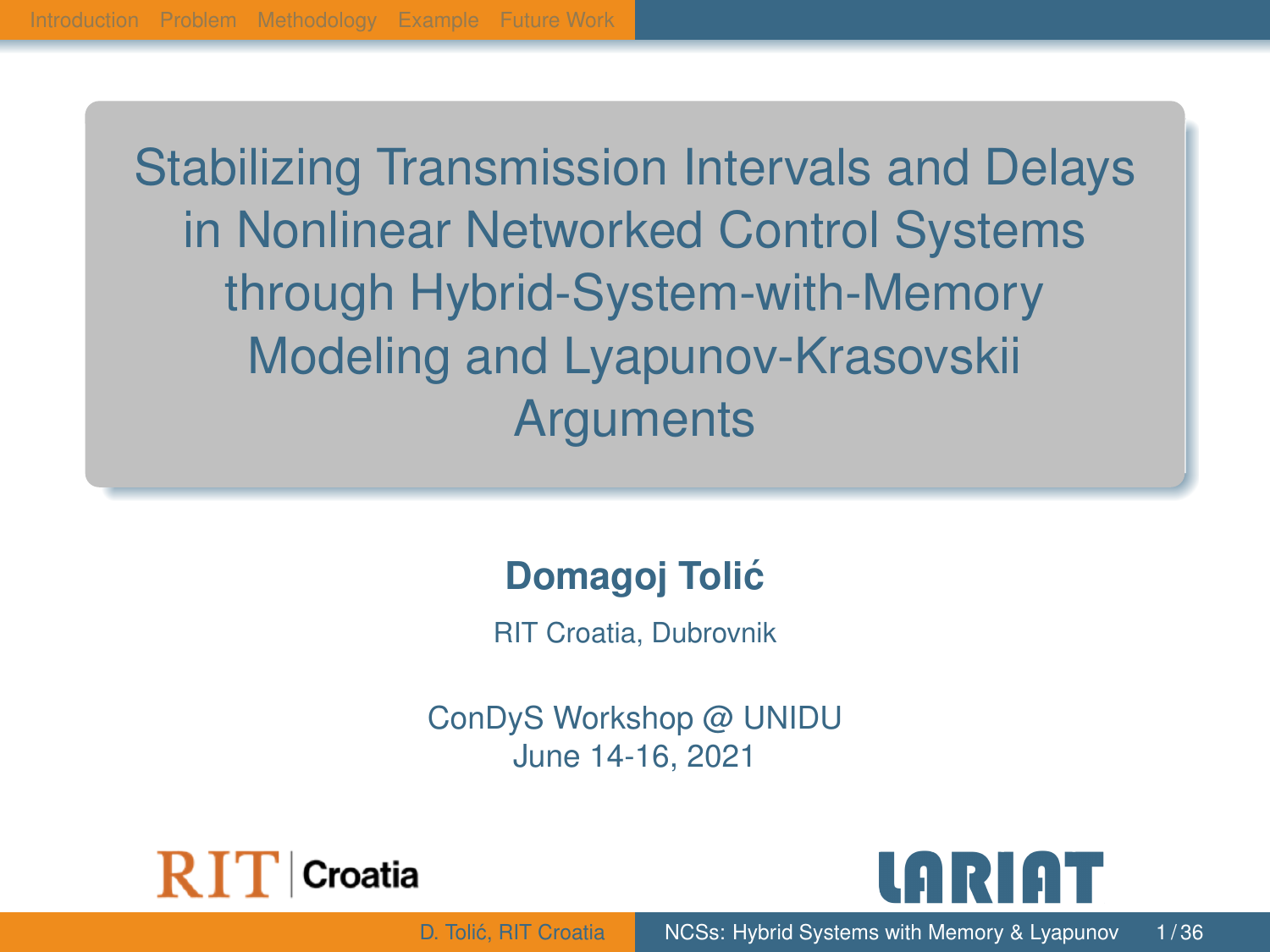## **Outline**



#### **[Introduction](#page-2-0)**

- **•** [Motivation](#page-2-0)
- **O** [Preliminaries](#page-4-0)
- **•** [Contributions](#page-9-0)
- **[Problem Formulation](#page-13-0) • [Rewriting Dynamics](#page-18-0)**
- 
- 3 [Methodology](#page-21-0) **•** [Assumptions](#page-21-0)
	- **[Main Result](#page-25-0)**





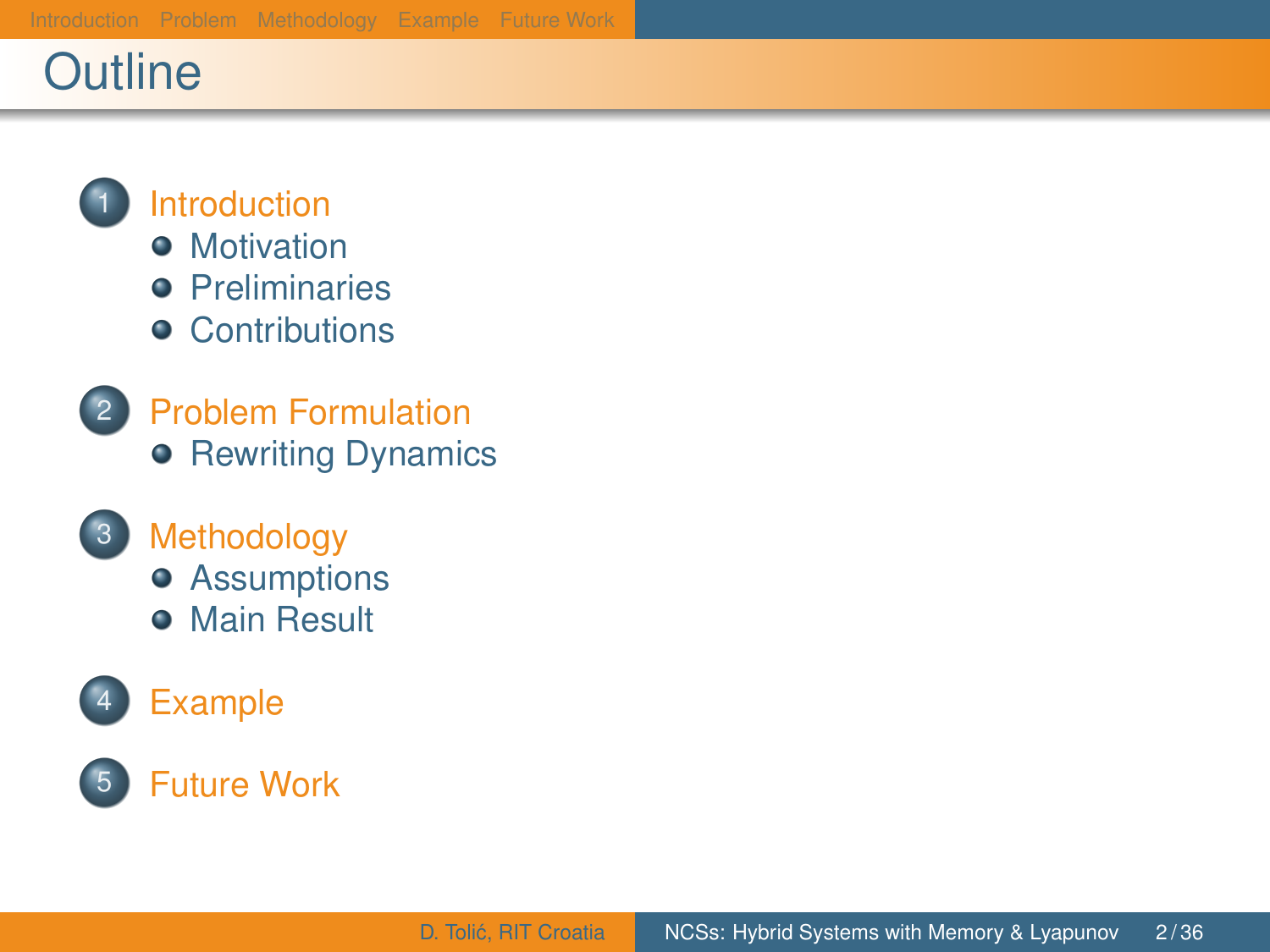#### <span id="page-2-0"></span>From Analog to Digital and Networked World

- many processes exhibit both continuous and discrete dynamics – **hybrid dynamics**[1]
- colliding rigid bodies and electrical circuits with active components
- **digital technology** for monitoring and controlling purposes

- **•** communication/measuring devices, sampling units and logic devices
- **delays** in control processes per se and owing to digital technology

<sup>[1]</sup> Rafal Goebel, Ricardo G. Sanfelice, and Andrew R. Teel. *Hybrid Dynamical Systems: Modeling, Stability, and Robustness*. Princeton University Press, 2012.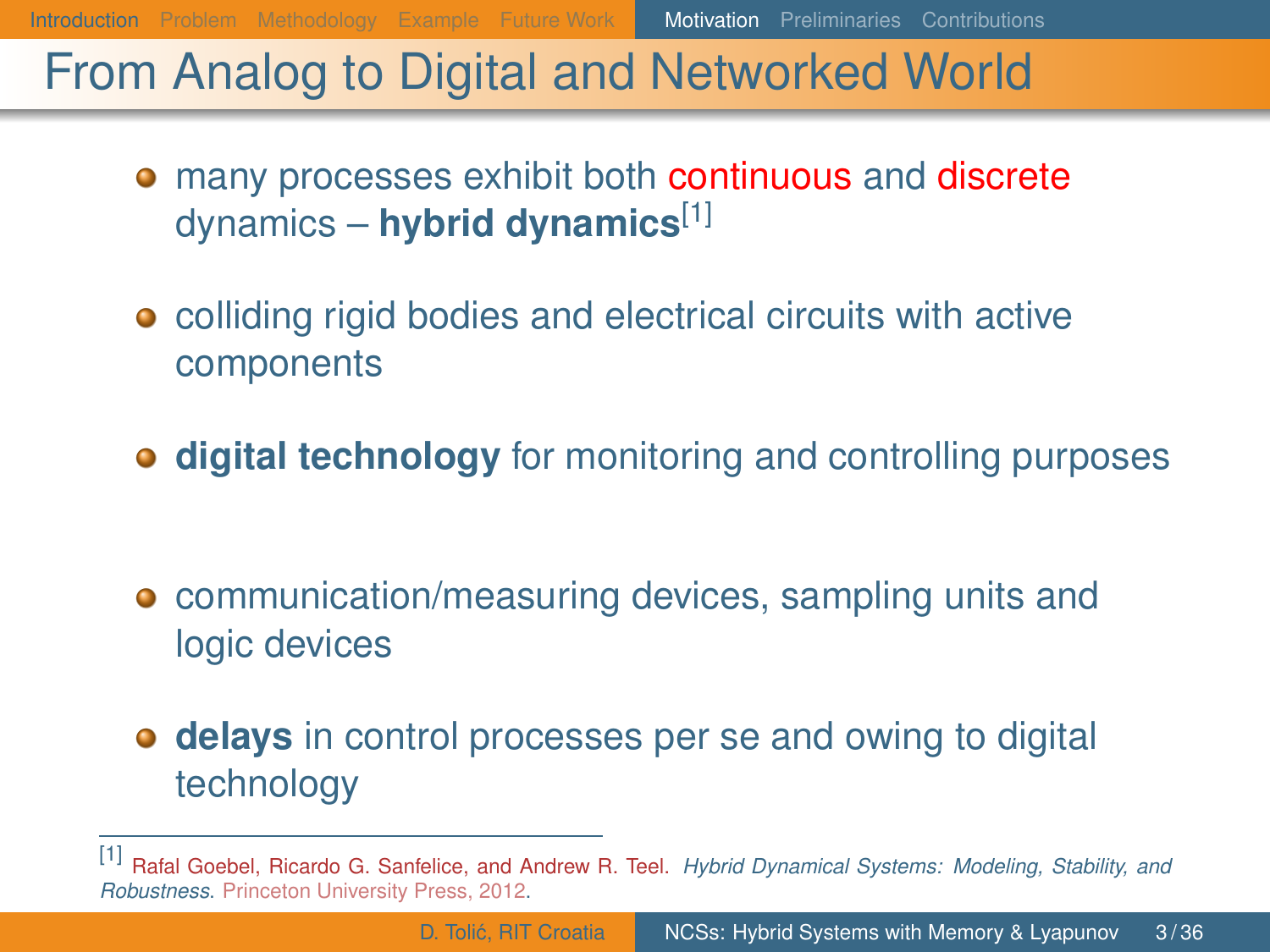[Introduction](#page-2-0) [Problem](#page-13-0) [Methodology](#page-21-0) [Example](#page-32-0) [Future Work](#page-36-0) [Motivation](#page-2-0) [Preliminaries](#page-4-0) [Contributions](#page-9-0)

## Real-Life Control System

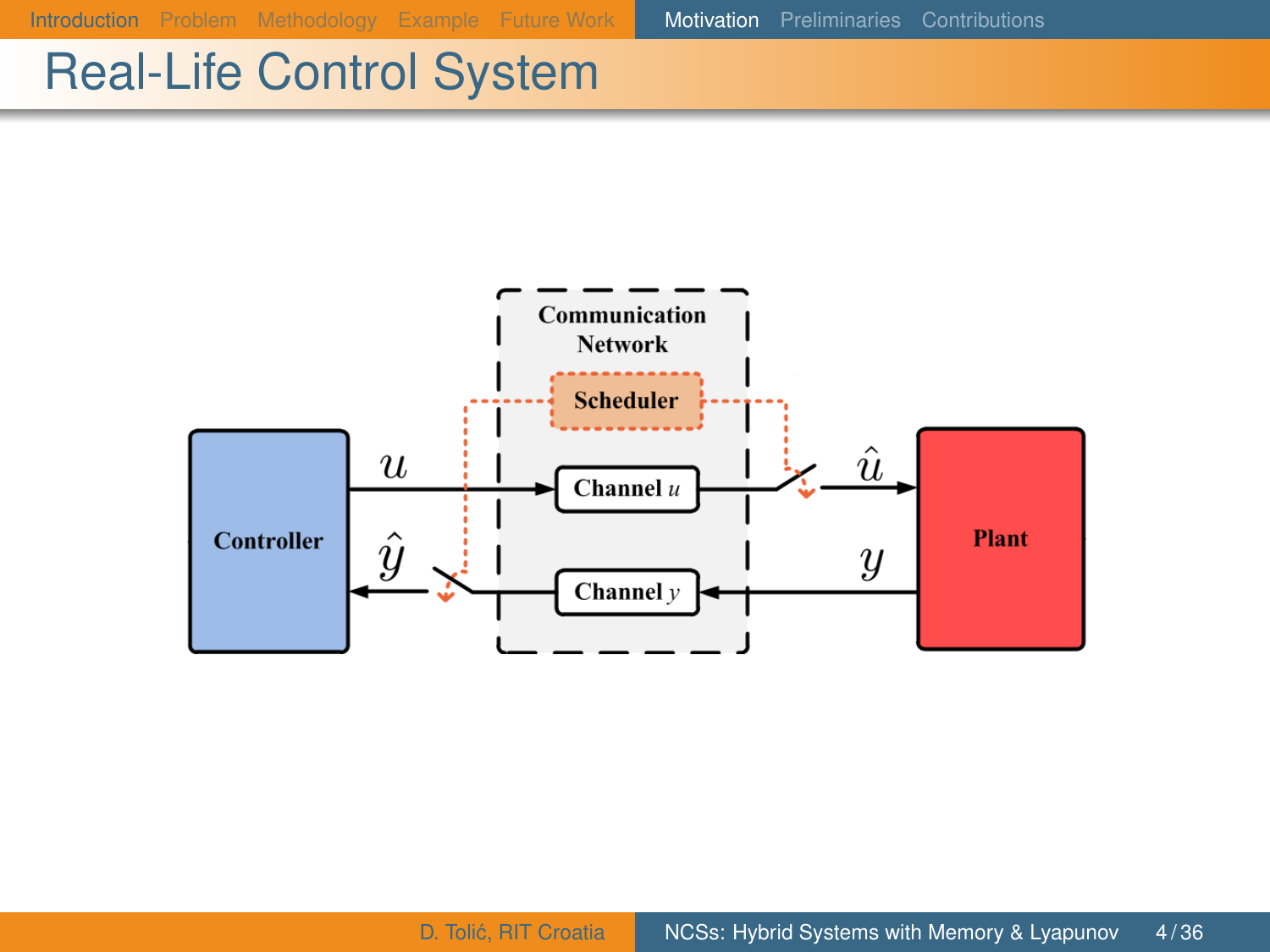<span id="page-4-0"></span>[Introduction](#page-2-0) [Problem](#page-13-0) [Methodology](#page-21-0) [Example](#page-32-0) [Future Work](#page-36-0) [Motivation](#page-2-0) [Preliminaries](#page-4-0) [Contributions](#page-9-0)

#### Hybrid Systems with Memory

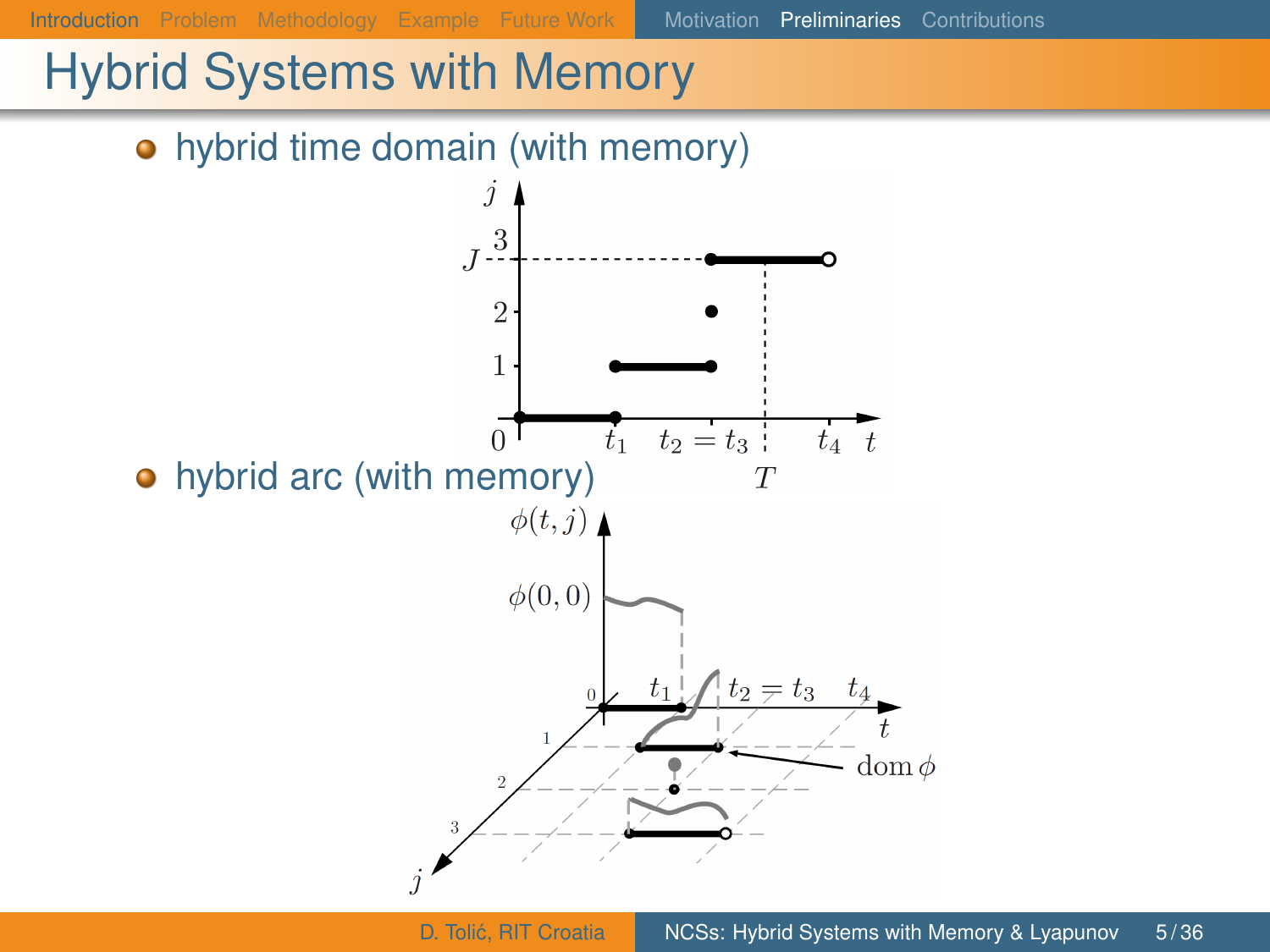[Introduction](#page-2-0) [Problem](#page-13-0) [Methodology](#page-21-0) [Example](#page-32-0) [Future Work](#page-36-0) [Motivation](#page-2-0) [Preliminaries](#page-4-0) [Contributions](#page-9-0)

#### Hybrid Systems with Memory

- given  $d\geq 0$ , we use  $\mathcal{M}^{d}$  to denote the  $\textbf{collection of hybrid}$ **memory arcs**  $\phi$  satisfying  $s > -d$  for all  $(s, k) \in \text{dom } \phi$
- $\textsf{system state}\ x_t:\text{dom}_{\geq 0}(x)\to \mathcal{M}^d$  defined by

 $x_t(s, k(s)) := x(t + s, j + k(s))$ 

for all  $(s, k(s)) \in \text{dom } x_t$ , where  $k(s) := \max\{k : (s, k) \in \text{dom } x_t\}$  and dom  $x_t := \{(s, k) \in$  $\mathbb{R}_{\leq 0} \times \mathbb{Z}_{\leq 0} : (t + s, j + k) \in \text{dom } x, s \in [-d, 0]$ 

**•** *d* is the maximum value of all delay phenomena in the dynamics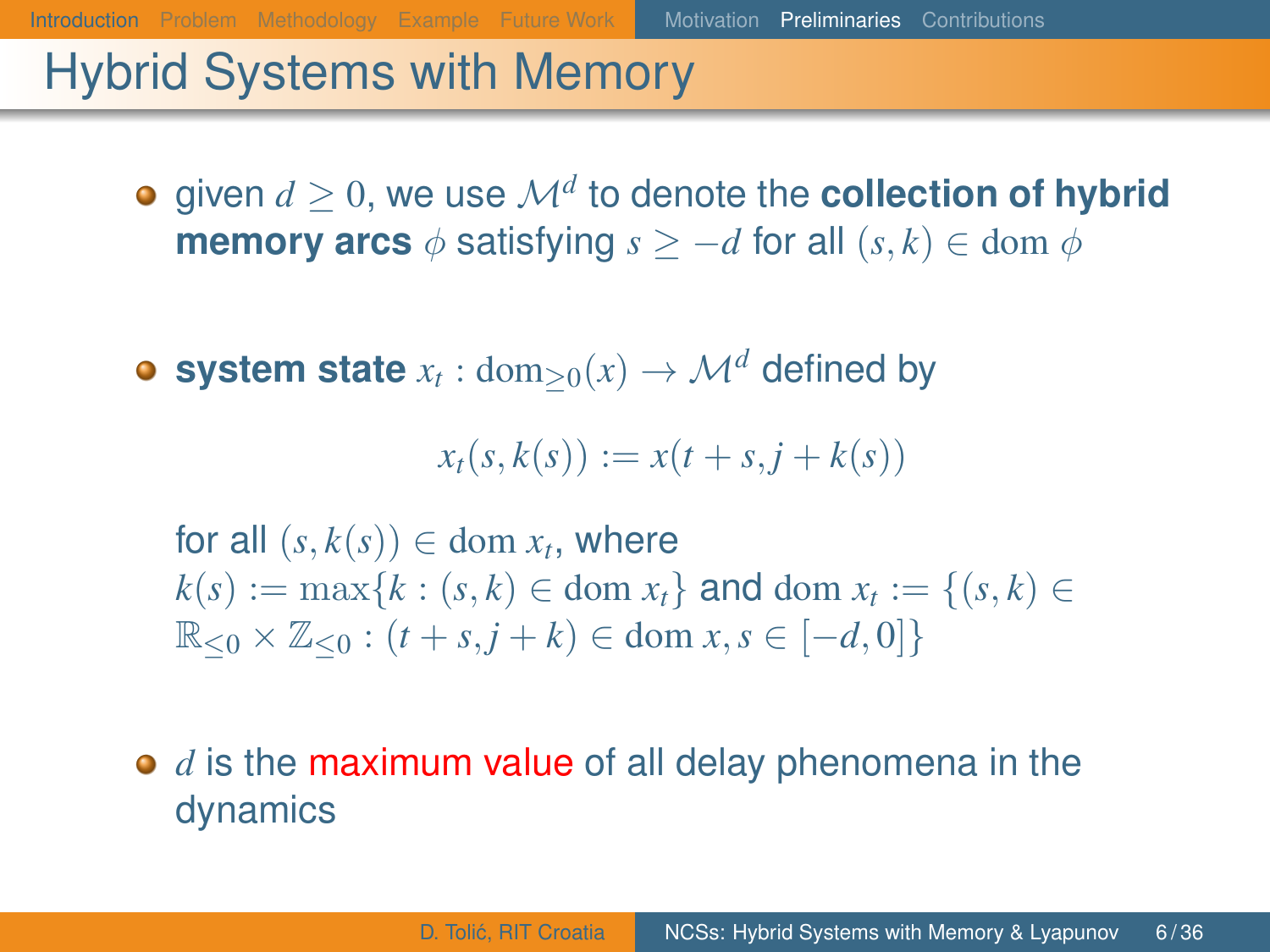## Hybrid Systems with Memory

#### **Definition**

A **hybrid system with memory** *d* is defined by a 4-tuple  $\mathcal{H}^{d}_{\mathcal{M}} = (\mathcal{C}, \mathcal{F}, \mathcal{D}, \mathcal{G})$  as follows:

- a set  $\mathcal{C} \subset \mathcal{M}^d$ , called the **flow set**,
- a function  $\mathcal{F}:\mathcal{M}^d\to\mathbb{R}^{n_x}$ , called the **flow map**,
- a set  $\mathcal{D} \subset \mathcal{M}^d$ , called the **jump set**, and
- a function  $\mathcal{G}:\mathcal{M}^d\to\mathbb{R}^{n_x}$ , called the **jump map**.

<sup>[2]</sup> Jun Liu and Andrew R. Teel. "Lyapunov-Based Sufficient Conditions for Stability of Hybrid Systems With Memory". In: *IEEE Trans. on Automatic Control* 61.4 (2016), pp. 1057–1062.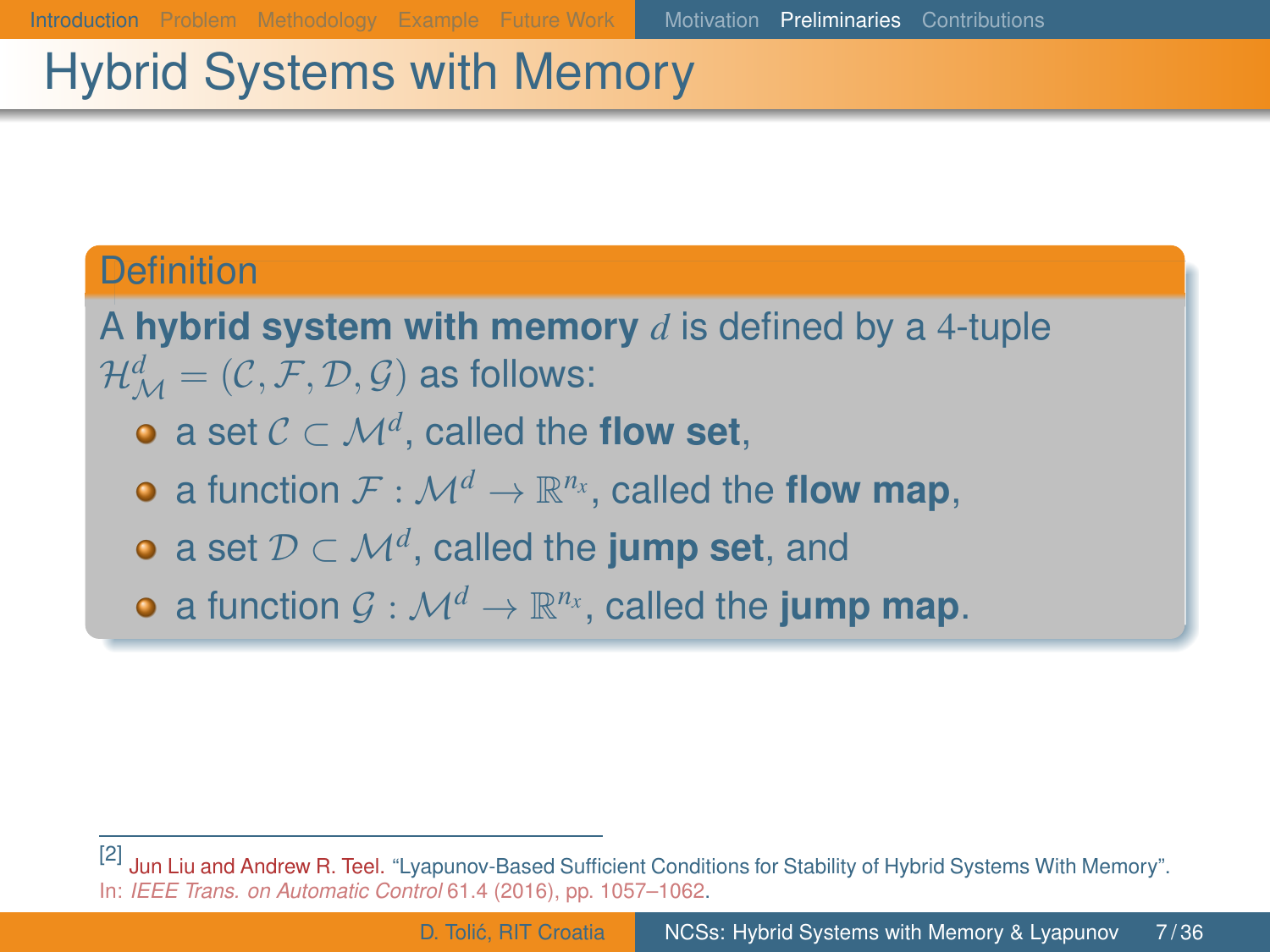## Hybrid Systems with Memory

#### **Definition**

A hybrid arc is a **solution** to the hybrid system  $\mathcal{H}^d_{\mathcal{M}}$  if the **initial data**  $x_0 \in \mathcal{C} \cup \mathcal{D}$  and

for all  $j \in \mathbb{Z}_{\geq 0}$  and almost all *t* such that  $(t, j) \in \text{dom}_{\geq 0}(x)$ 

$$
x_t \in \mathcal{C}, \qquad \dot{x}(t,j) = \mathcal{F}(x_t),
$$

for all  $(t, j) \in \text{dom}_{>0}(x)$  such that  $(t, j + 1) \in \text{dom}_{>0}(x)$ ,

 $x_t \in \mathcal{D}$ ,  $x(t, j + 1) = \mathcal{G}(x_t)$ .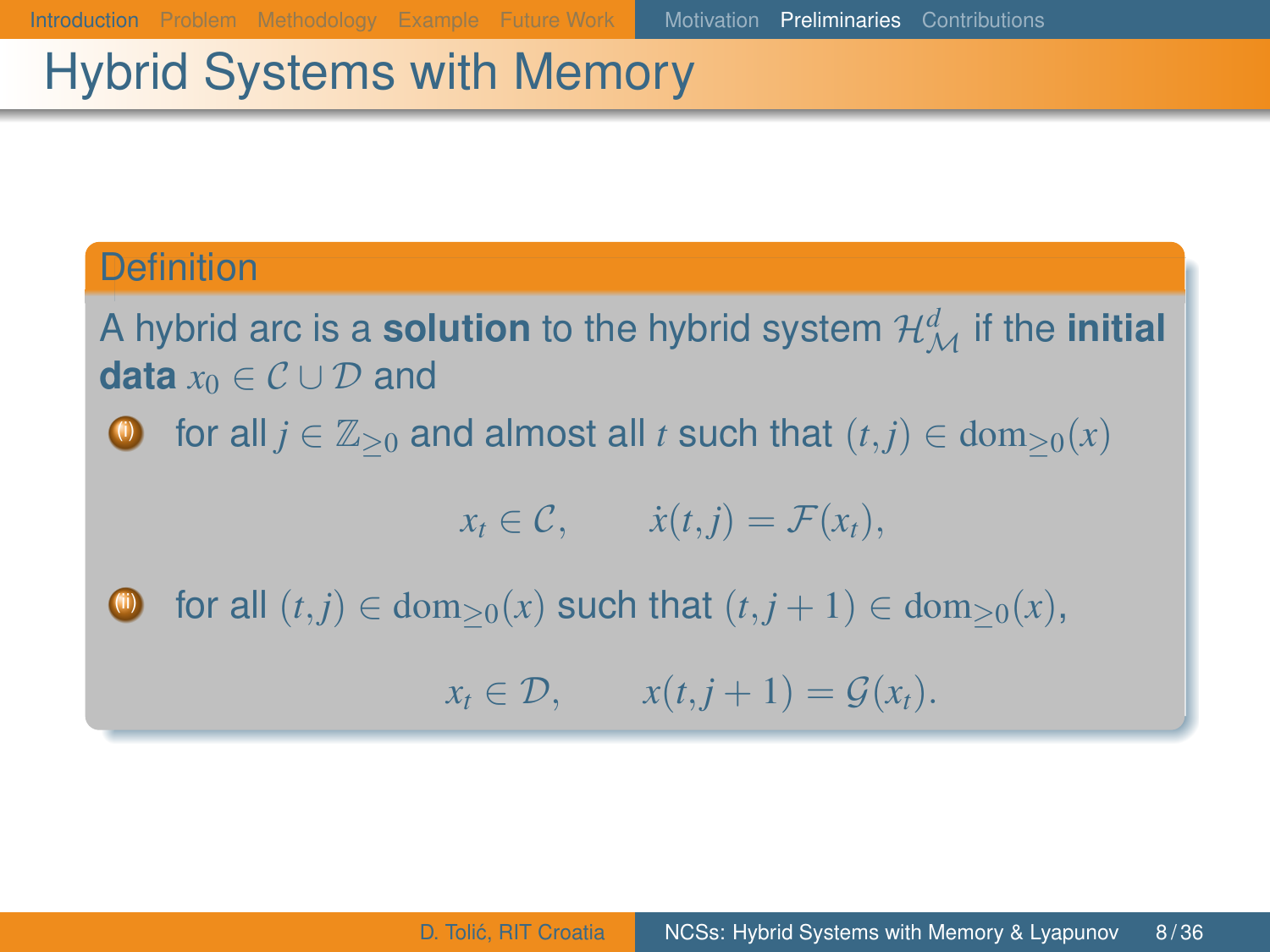## Set pre-UGAS

#### **Definition**

Let  $W \in \mathbb{R}^{n_x}$  be a **closed set**. The set  $W$  is Uniformly Globally  $\bm{{\mathsf{pre\text{-}Asymptotically}}}\;$  Stable (UGpAS) for system  $\mathcal{H}^d_\mathcal{M}$  if there exists a  $\mathcal{KL}$  function  $\beta$  such that any solution  $x$  to  $\mathcal{H}^d_\mathcal{M}$  satisfies

$$
||x(t,j)||_{\mathcal{W}} \leq \beta\Big(||x_0||_{\mathcal{W}}, t+j\Big), \qquad \forall (t,j) \in \mathrm{dom}_{\geq 0}(x),
$$

where  $\|z\|_{\mathcal{W}} := \inf_{y \in \mathcal{W}} \|y - z\|$  for  $z \in \mathbb{R}^{n_x}$  and  $\|\phi\|_{\mathcal{W}} := \sup \quad \|\phi(s,k)\|_{\mathcal{W}}$  for  $\phi \in \mathcal{M}^d$ .  $(s,k) \in$ dom  $\phi$ *s*∈[−*d*,0]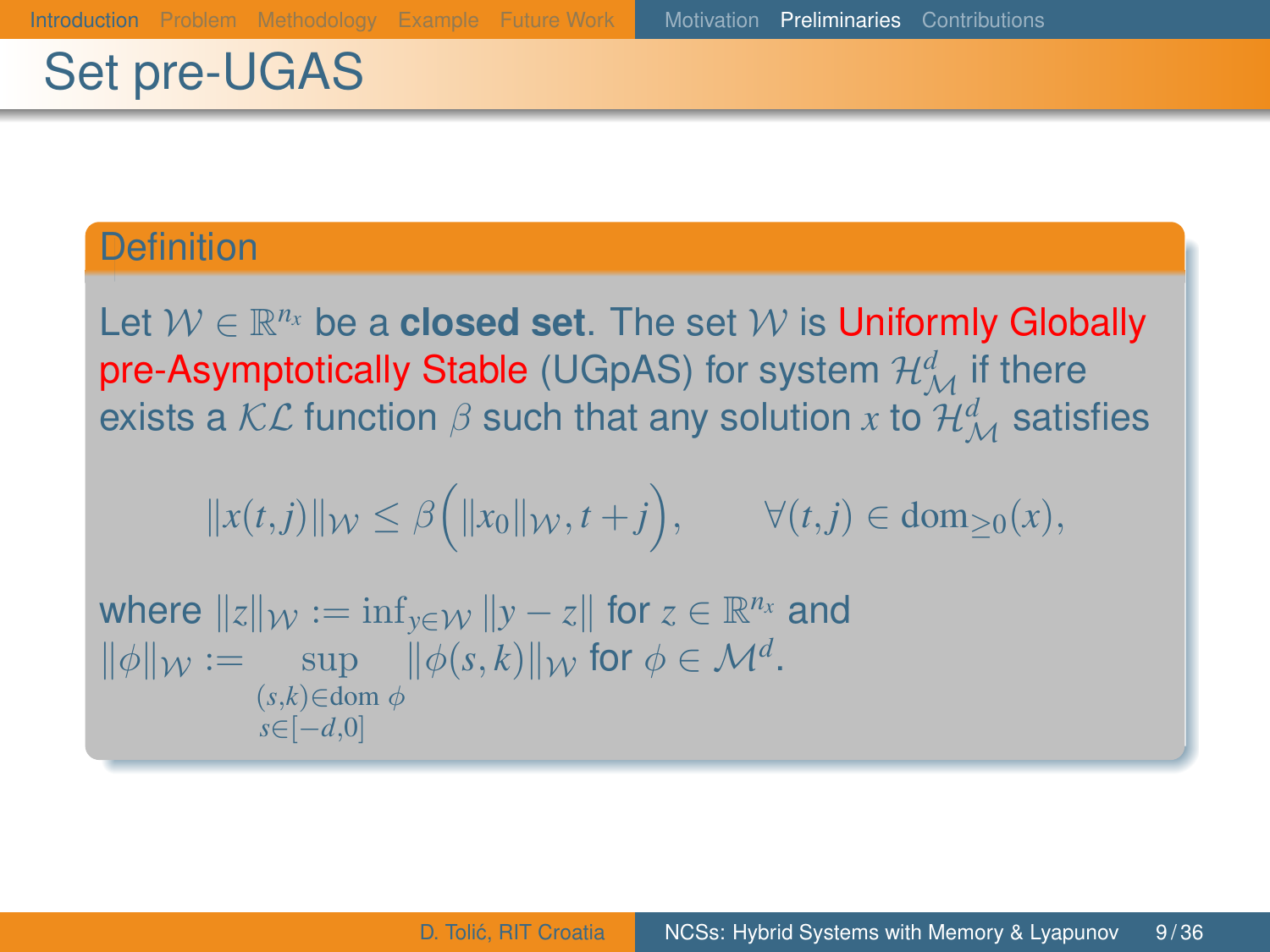#### <span id="page-9-2"></span><span id="page-9-1"></span><span id="page-9-0"></span>**1** hybrid systems-with-memory modeling for a large class of **NCSs**

<span id="page-9-4"></span><span id="page-9-3"></span><sup>[3]</sup> Domagoj Tolić. "Stabilizing transmission intervals and delays in nonlinear networked control systems through hybrid-system-with-memory modeling and Lyapunov–Krasovskii arguments". In: *Nonlinear Analysis: Hybrid Systems* 36 (2020), p. 100834.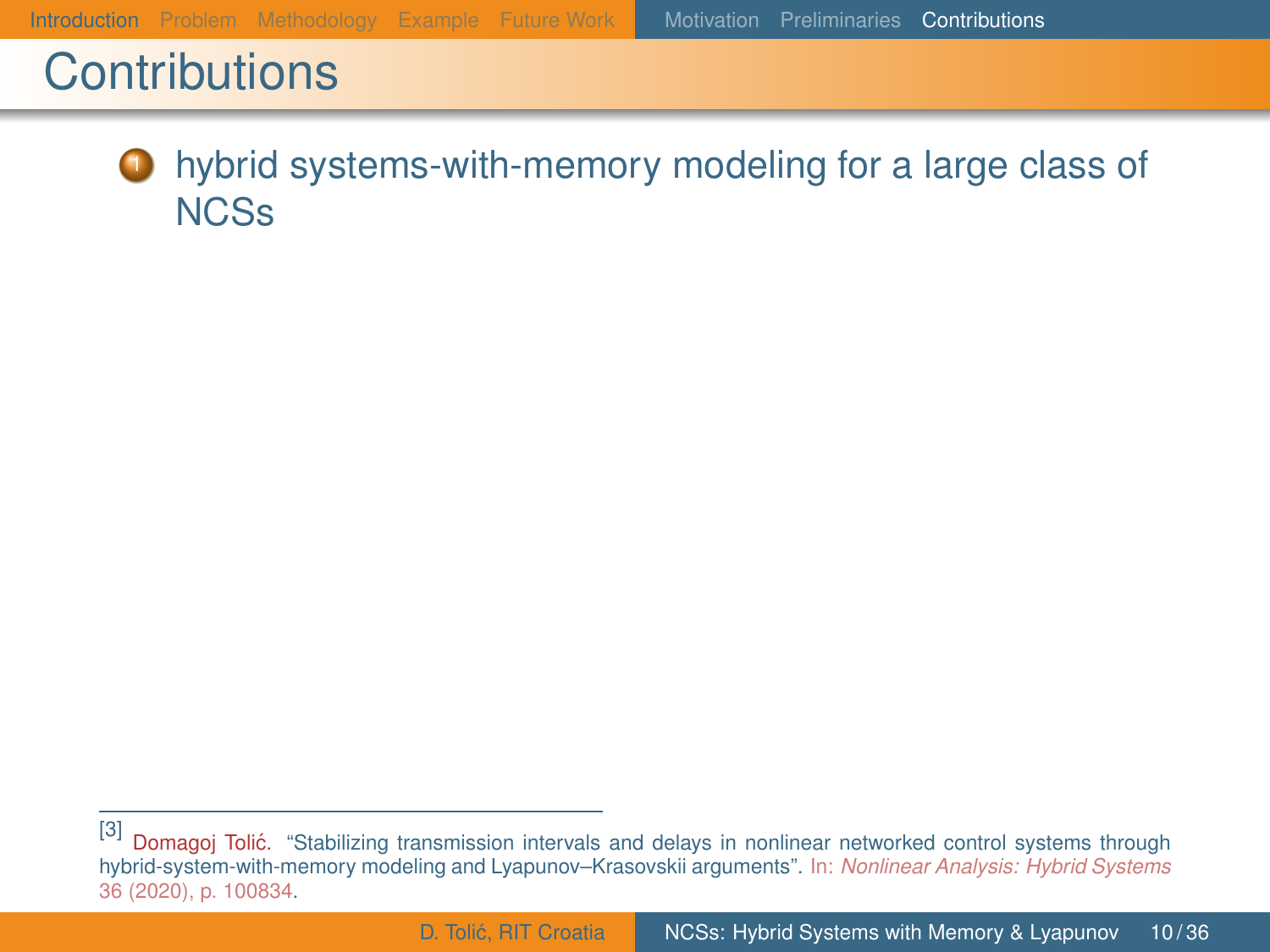**1** hybrid systems-with-memory modeling for a large class of **NCSs** 

<sup>2</sup> more general and less conservative sufficient conditions for finding stabilizing transmission intervals and delays in nonlinear NCSs

<sup>[3]</sup> Domagoj Tolić. "Stabilizing transmission intervals and delays in nonlinear networked control systems through hybrid-system-with-memory modeling and Lyapunov–Krasovskii arguments". In: *Nonlinear Analysis: Hybrid Systems* 36 (2020), p. 100834.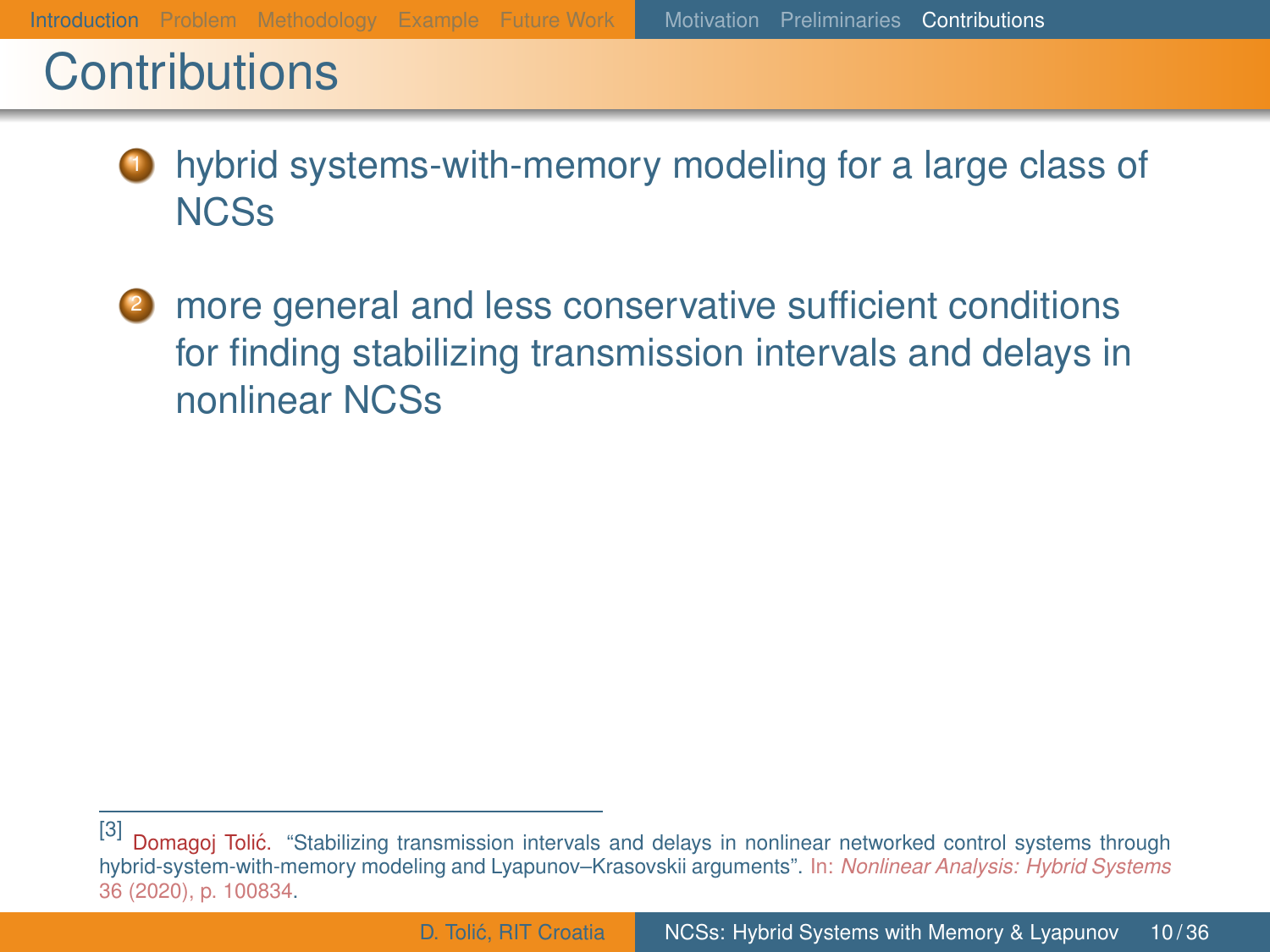- hybrid systems-with-memory modeling for a large class of **NCSs**
- **2** more general and less conservative sufficient conditions for finding stabilizing transmission intervals and delays in nonlinear NCSs
- **3** the first Lyapunov-based small-gain theorem for hybrid systems with memory

<sup>[3]</sup> Domagoj Tolić. "Stabilizing transmission intervals and delays in nonlinear networked control systems through hybrid-system-with-memory modeling and Lyapunov–Krasovskii arguments". In: *Nonlinear Analysis: Hybrid Systems* 36 (2020), p. 100834.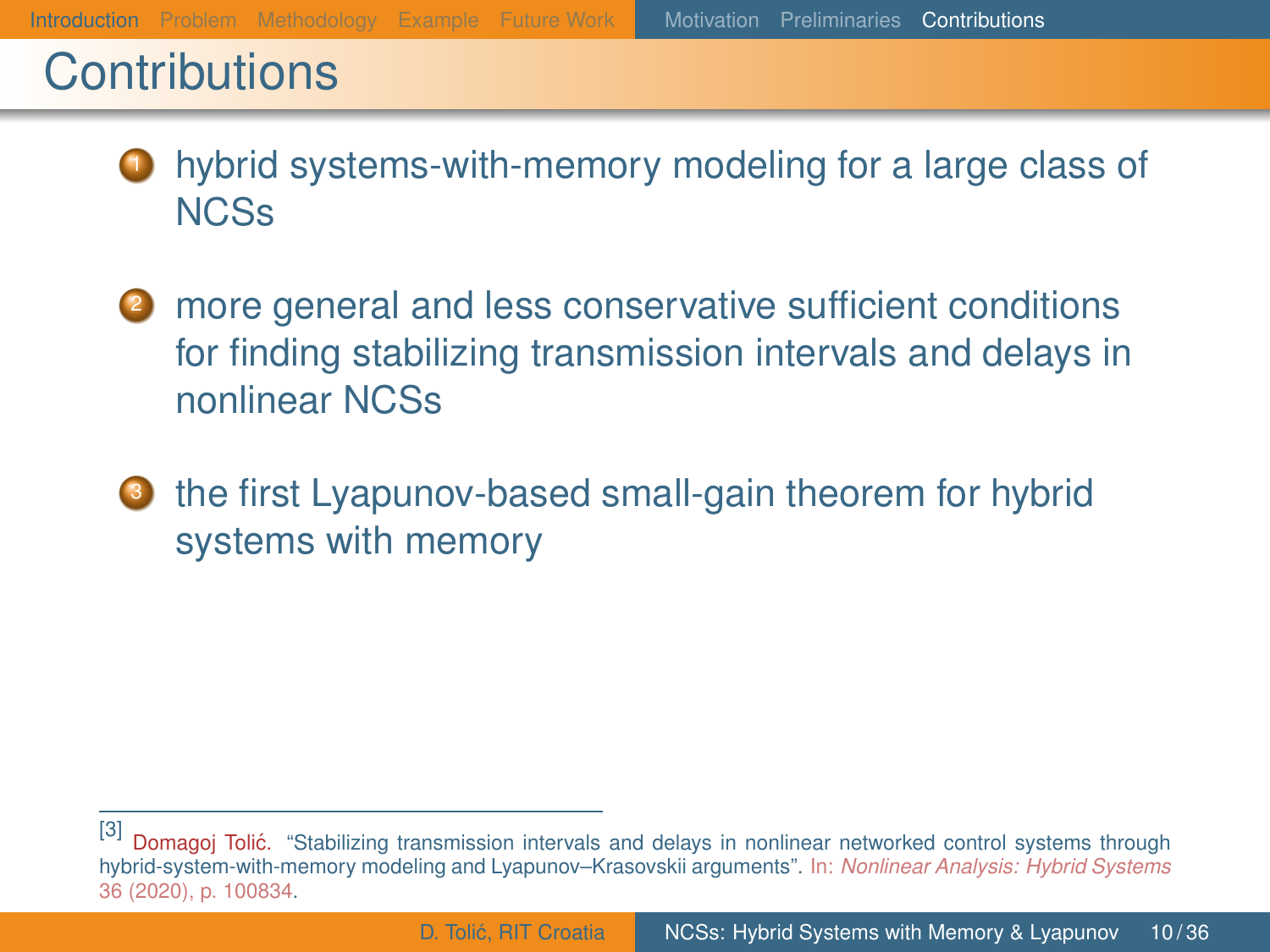<span id="page-12-0"></span>hybrid systems-with-memory modeling for a large class of **NCSs** 

- **2** more general and less conservative sufficient conditions for finding stabilizing transmission intervals and delays in nonlinear NCSs
- **3** the first Lyapunov-based small-gain theorem for hybrid systems with memory
- $\triangle$  novel robustness analyses for  $LT[<sup>[3]</sup>$  control systems involving plant input delays, output feedback, observer-predictor-based dynamic controllers and network-induced distributed delays

<sup>[3]</sup> Domagoi Tolić. "Stabilizing transmission intervals and delays in nonlinear networked control systems through hybrid-system-with-memory modeling and Lyapunov–Krasovskii arguments". In: *Nonlinear Analysis: Hybrid Systems* 36 (2020), p. 100834.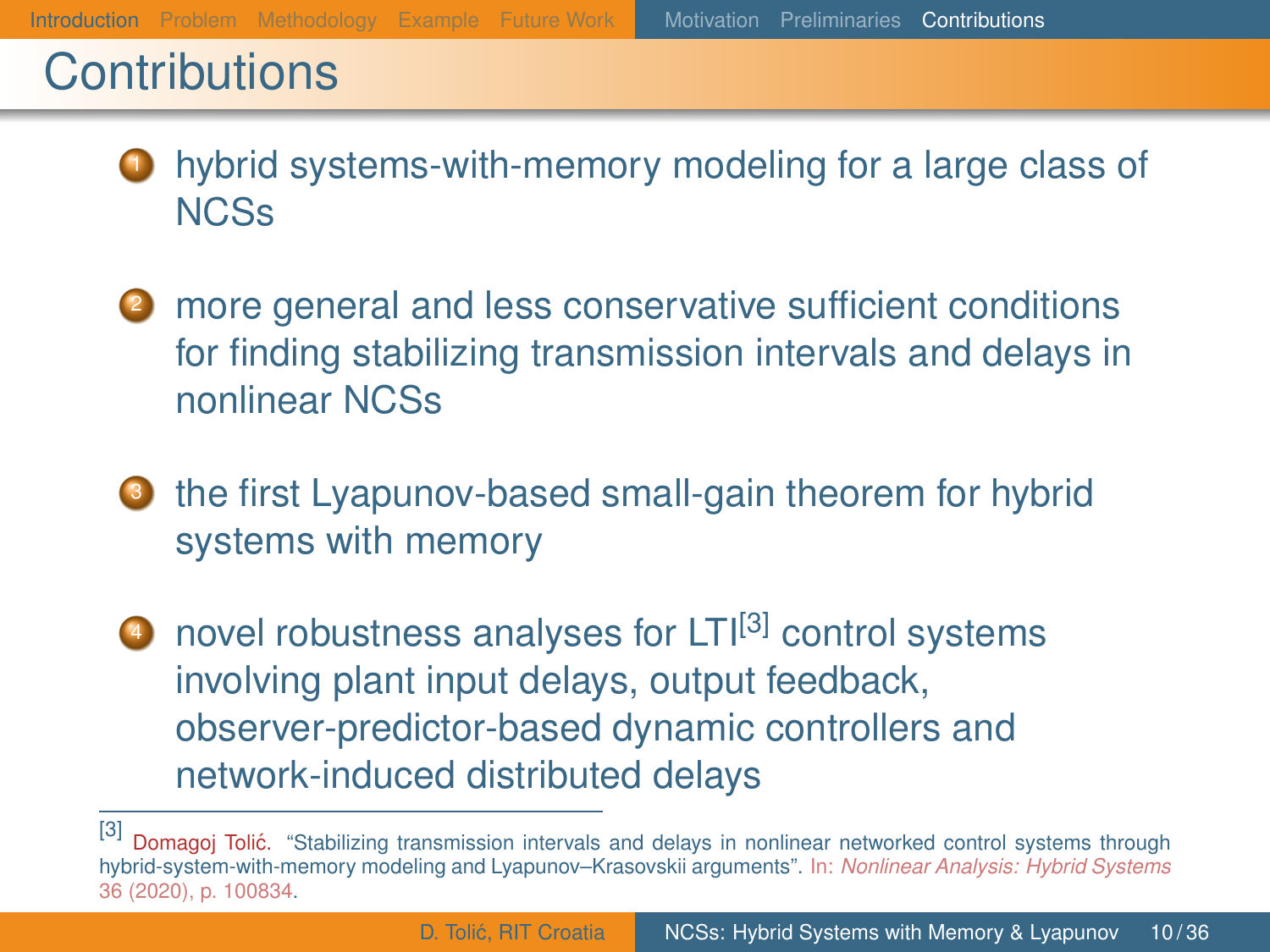<span id="page-13-0"></span>[Introduction](#page-2-0) [Problem](#page-13-0) [Methodology](#page-21-0) [Example](#page-32-0) [Future Work](#page-36-0) [Rewriting Dynamics](#page-18-0)

## Stabilizing Transmission Intervals and Delays

nonlinear delayed **plant**

$$
\dot{x}_p = f_p(t, x_{p_t}, u_t),
$$
  
\n
$$
y = g_p(t, x_{p_t}),
$$
\n(1)

nonlinear delayed **controller**

$$
\dot{x}_c = f_c(t, x_{c_t}, y_t), \n u = g_c(t, x_{c_t}),
$$
\n(2)

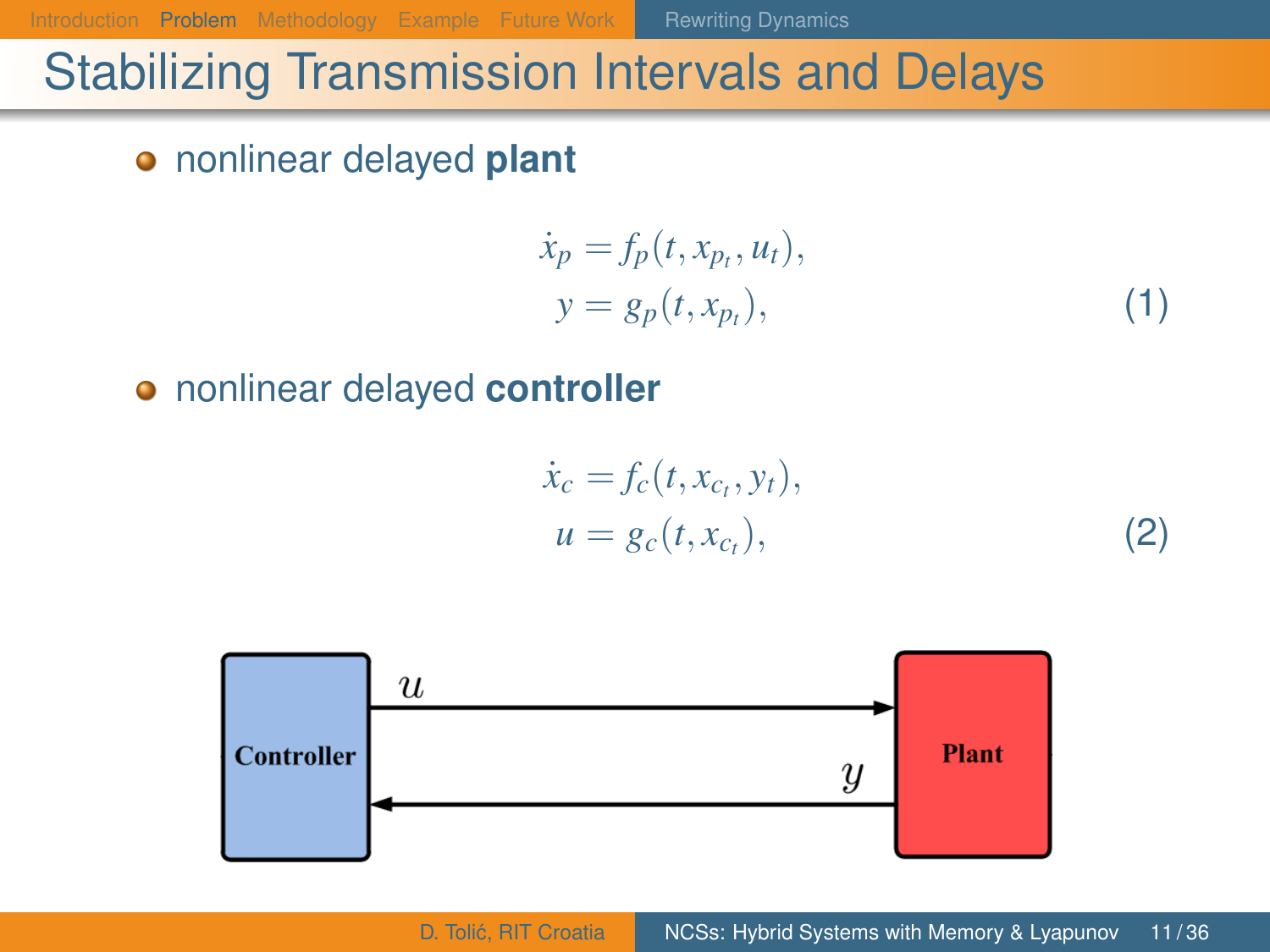[Introduction](#page-2-0) **[Problem](#page-13-0)** [Methodology](#page-21-0) [Example](#page-32-0) [Future Work](#page-36-0) **[Rewriting Dynamics](#page-18-0)** 

<span id="page-14-1"></span><span id="page-14-0"></span>

## Introduce Communication Network

#### $\bullet$   $\ell$  communication channels with discrete delays

$$
(y(t - d_i(t)), u(t - d_i(t)))_i, \quad i \in \{1, ..., \ell\}
$$
 (3)

#### or distributed delays

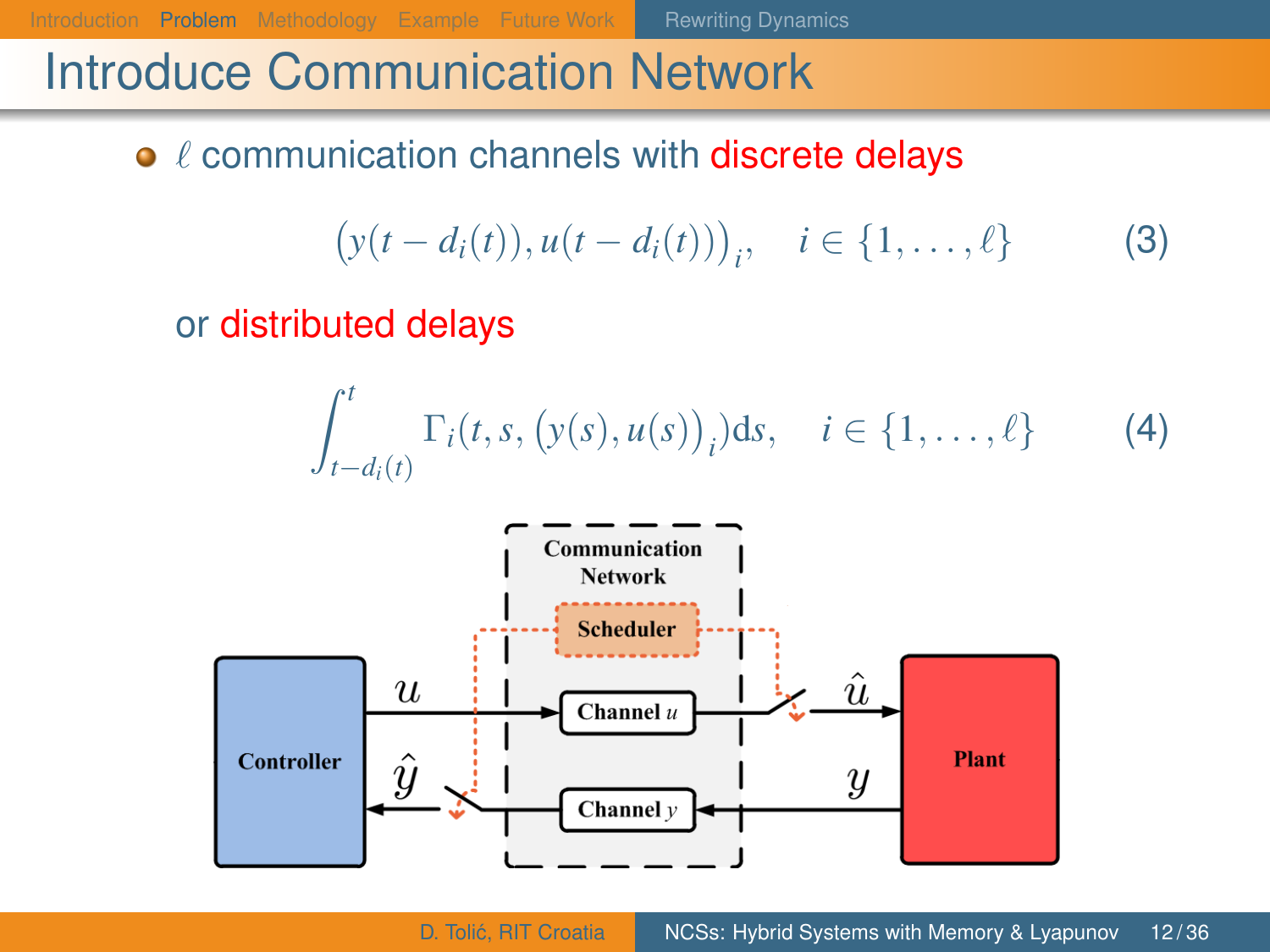[Introduction](#page-2-0) **[Problem](#page-13-0)** [Methodology](#page-21-0) [Example](#page-32-0) [Future Work](#page-36-0) **[Rewriting Dynamics](#page-18-0)** 

## Introduce Communication Network

nonlinear delayed plant

<span id="page-15-1"></span><span id="page-15-0"></span>
$$
\begin{aligned}\n\dot{x}_p &= f_p(t, x_{p_t}, \hat{u}_t), \\
y &= g_p(t, x_{p_t}),\n\end{aligned} \tag{5}
$$

nonlinear delayed controller

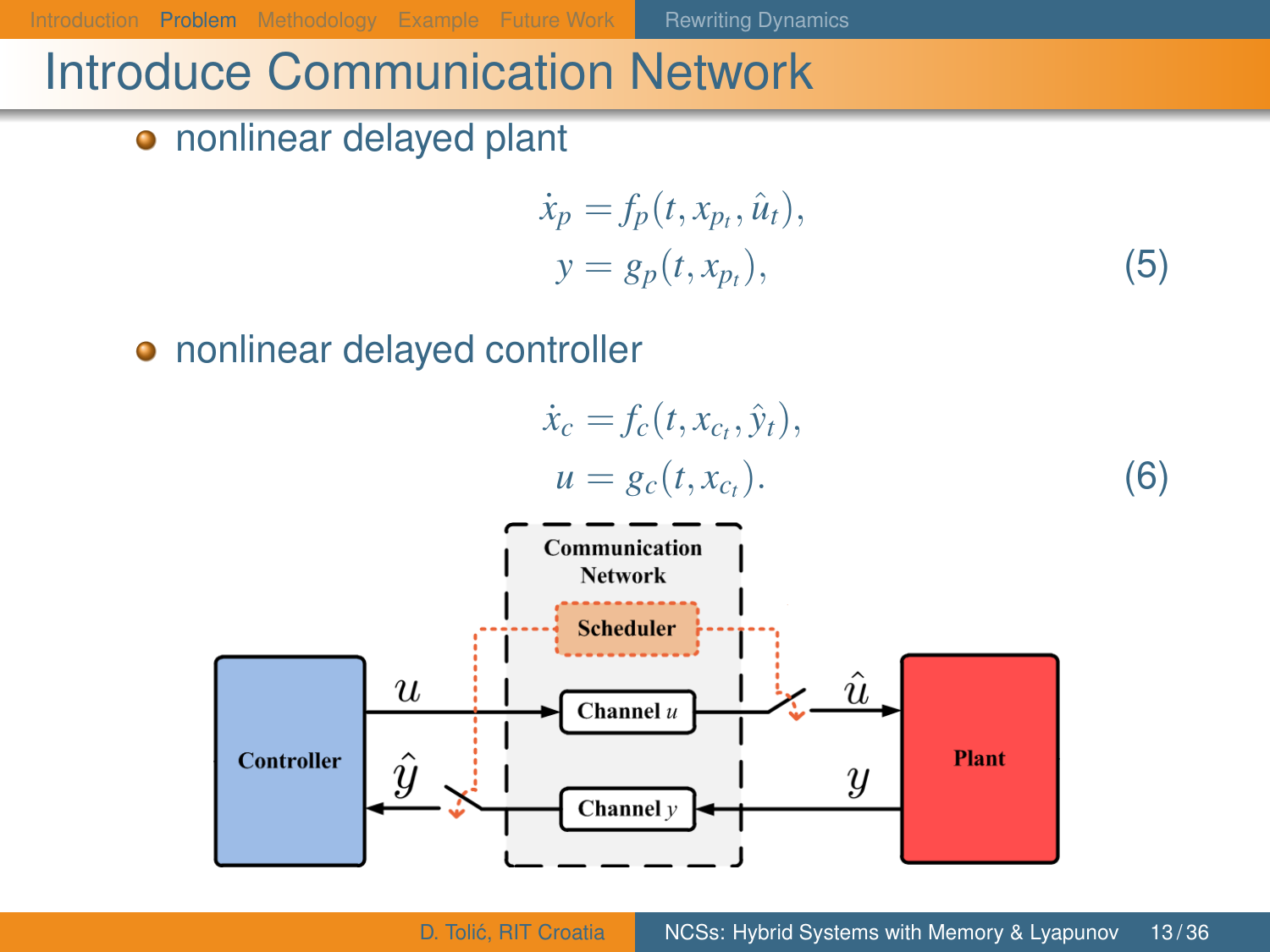[Introduction](#page-2-0) [Problem](#page-13-0) [Methodology](#page-21-0) [Example](#page-32-0) [Future Work](#page-36-0) **[Rewriting Dynamics](#page-18-0)** 

<span id="page-16-0"></span>

#### Stabilizing Transmission Intervals and Delays

define the **error vector**

$$
e(t) = \begin{bmatrix} e_y(t) \\ e_u(t) \end{bmatrix} := \begin{bmatrix} \hat{y}(t) - y^*(t) \\ \hat{u}(t) - u^*(t) \end{bmatrix},
$$
(7)

where the components of  $(y^*(t), u^*(t))$  are given by [\(3\)](#page-14-0)-[\(4\)](#page-14-1)

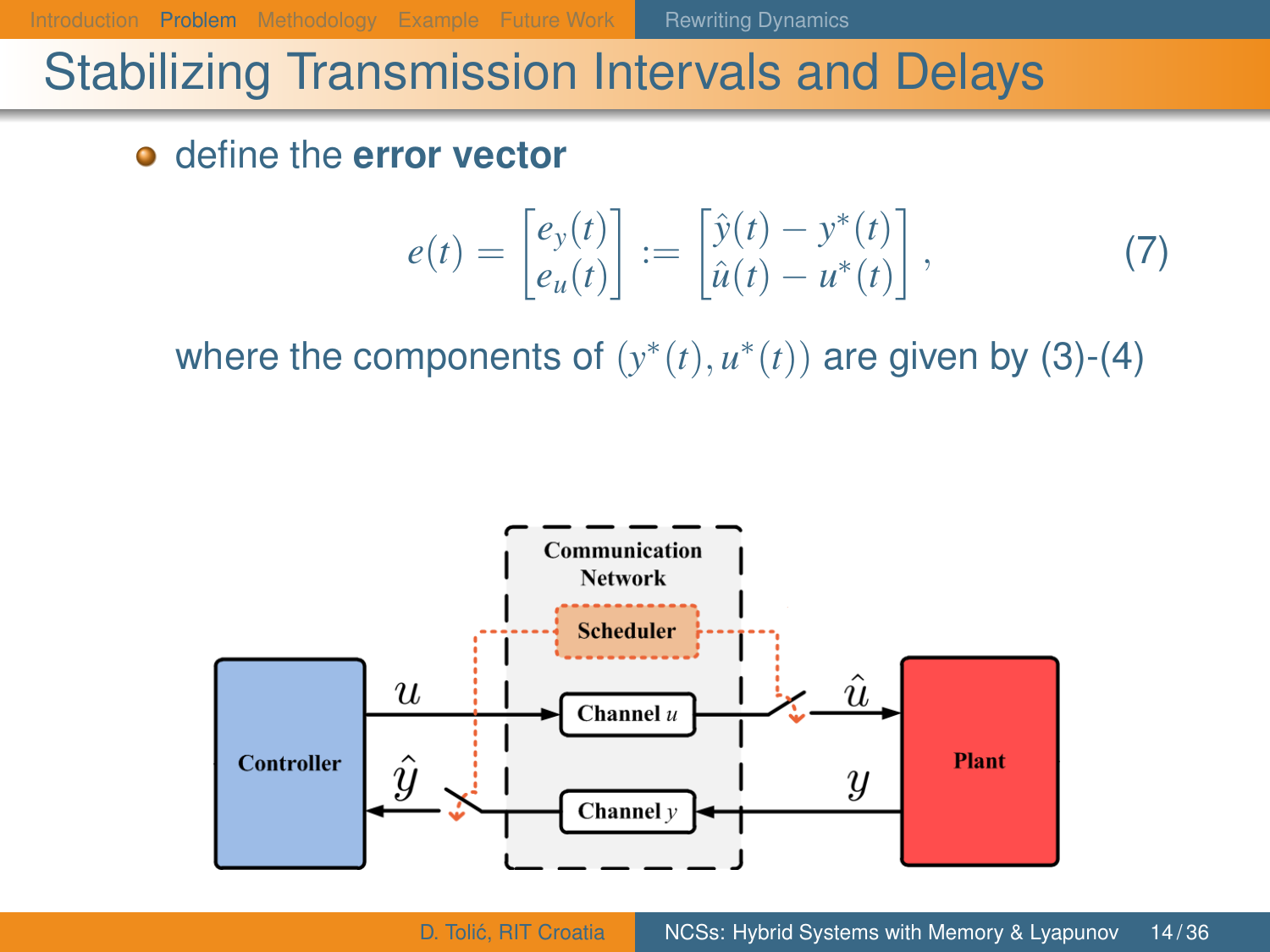[Introduction](#page-2-0) **[Problem](#page-13-0)** [Methodology](#page-21-0) [Example](#page-32-0) [Future Work](#page-36-0) **[Rewriting Dynamics](#page-18-0)** 

## Stabilizing Transmission Intervals and Delays

•  $\hat{y}$  and  $\hat{u}$  are updated at instants  $t_{\kappa}$ ,  $\kappa \in \mathbb{Z}_{\geq 0}$ , such that  $0 < \epsilon < t_{\kappa+1} - t_{\kappa} < \tau_{\text{MATI}}$ , yielding

$$
\hat{y}(t_{\kappa}^{+}) = y^{*}(t_{\kappa}) + h_{y}(\kappa, e(t_{\kappa})),\n\hat{u}(t_{\kappa}^{+}) = u^{*}(t_{\kappa}) + h_{u}(\kappa, e(t_{\kappa})),
$$
\n(8)

**o** consequently

$$
e_i(t_\kappa^+) = \mathbf{0}_{n_{e_i}} \tag{9}
$$

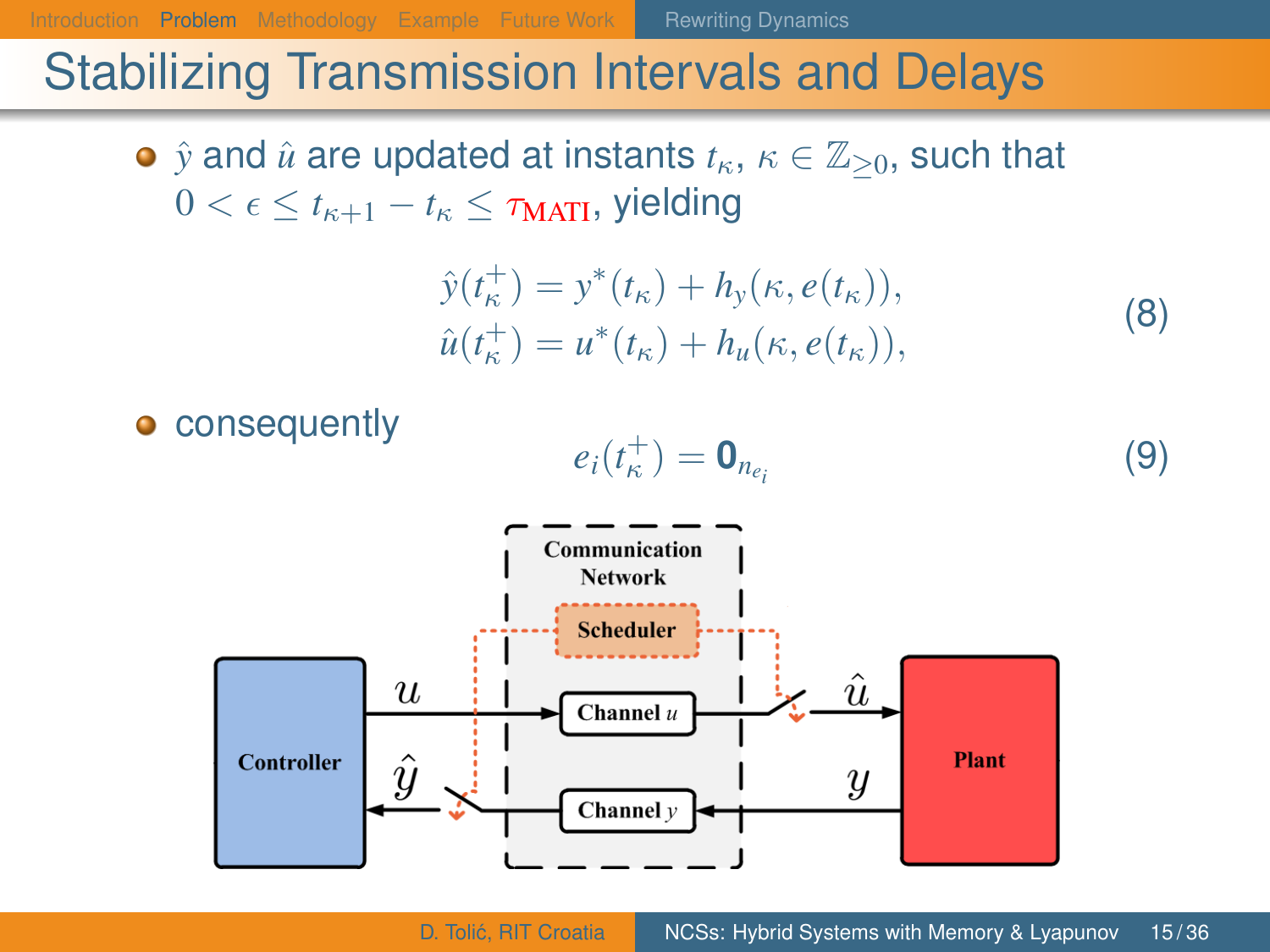<span id="page-18-0"></span>[Introduction](#page-2-0) [Problem](#page-13-0) [Methodology](#page-21-0) [Example](#page-32-0) [Future Work](#page-36-0) [Rewriting Dynamics](#page-18-0)

<span id="page-18-2"></span><span id="page-18-1"></span>

## Hybrid Systems with Memory

 $\bullet$  altogether<sup>[4]</sup>:

$$
\dot{\xi} = \begin{bmatrix} \dot{x} \\ \dot{e} \\ \dot{\tau}_1 \\ \dot{\kappa} \\ \dot{\tau}_2 \end{bmatrix} = \begin{bmatrix} f(x_t, e_t, \tau_{2_t}) \\ g(x_t, e_t, \tau_{2_t}) \\ 1 \\ 0 \\ 1 \end{bmatrix} = \mathcal{F}(\xi_t), \underbrace{\tau_{1_t}(0, 0) \in [0, \tau_{\text{MATI}}]}_{\mathcal{C}},
$$
\n
$$
\xi^+ = \begin{bmatrix} x^+ \\ e^+ \\ \tau_1^+ \\ \tau_2^+ \end{bmatrix} = \begin{bmatrix} x_t(0, 0) \\ h(\kappa_t(0, 0), e_t(0, 0)) \\ 0 \\ \kappa_t(0, 0) + 1 \\ \tau_{2_t}(0, 0) \end{bmatrix} = \mathcal{G}(\xi_t), \underbrace{\tau_{1_t}(0, 0) \in [\epsilon, \tau_{\text{MATI}}]}_{\mathcal{D}},
$$
\n(11)

$$
\underbrace{\text{where }\xi:=(x,e,\tau_1,\kappa,\tau_2)}_{\text{Contribution}}
$$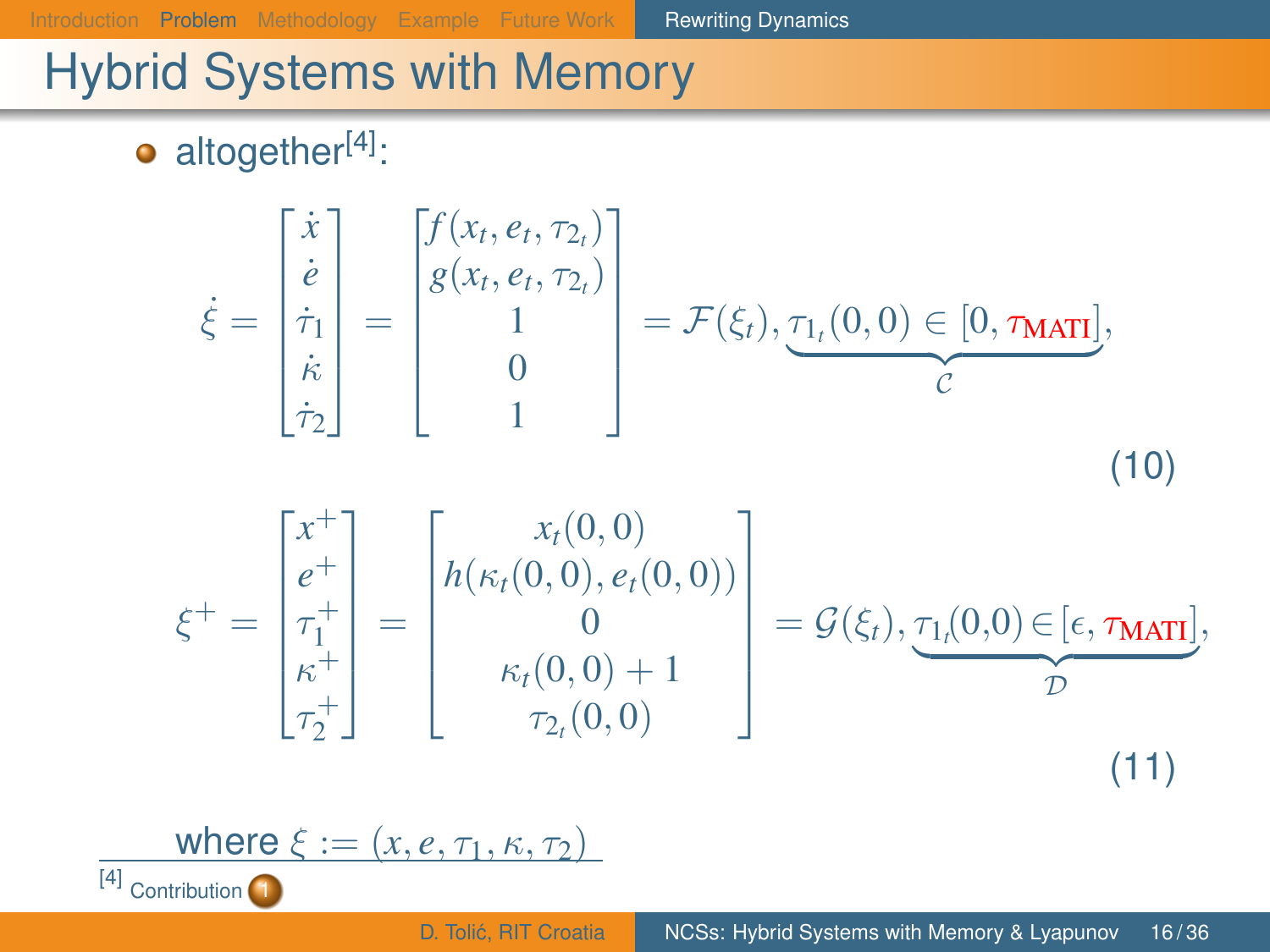[Introduction](#page-2-0) [Problem](#page-13-0) [Methodology](#page-21-0) [Example](#page-32-0) [Future Work](#page-36-0) [Rewriting Dynamics](#page-18-0)

 $(12)$ 

## Hybrid Systems with Memory

$$
f(x_t, e_t, \tau_{2_t}) \stackrel{(5),(6)}{:=} \begin{bmatrix} f_p(\tau_2, x_{p_t}, \underbrace{g_{c_t}(\tau_2, x_{c_t}) + e_{u_t}}) \\ = \underbrace{a_t \text{ using (6) and (7)}}_{= \hat{y}_t \text{ using (5) and (7)}} \\ f_c(\tau_2, x_{c_t}, \underbrace{g_{p_t}(\tau_2, x_{p_t}) + e_{y_t}}_{= \hat{y}_t \text{ using (5) and (7)}}) \end{bmatrix}
$$

$$
h(\kappa_t(0,0), e_t(0,0)) := \begin{bmatrix} h_y(\kappa_t(0,0), e_t(0,0)) \\ h_u(\kappa_t(0,0), e_t(0,0)) \end{bmatrix}
$$
 (13)

$$
g(x_t, e_t, \tau_{2_t}) \stackrel{(7)}{:=} \left[ \frac{\hat{f}_p(\tau_{2}, x_{p_t}, x_{c_t}, g_{p_t}(x_{p_t}) + e_{y_t}, g_{c_t}(x_{c_t}) + e_{u_t})}{model-based estimator} - \hat{f}_c(\tau_{2}, x_{p_t}, x_{c_t}, g_{p_t}(x_{p_t}) + e_{y_t}, g_{c_t}(x_{c_t}) + e_{u_t}) - \hat{u}^*(\tau_{2_t}(0, 0)) \right]
$$
\n(14)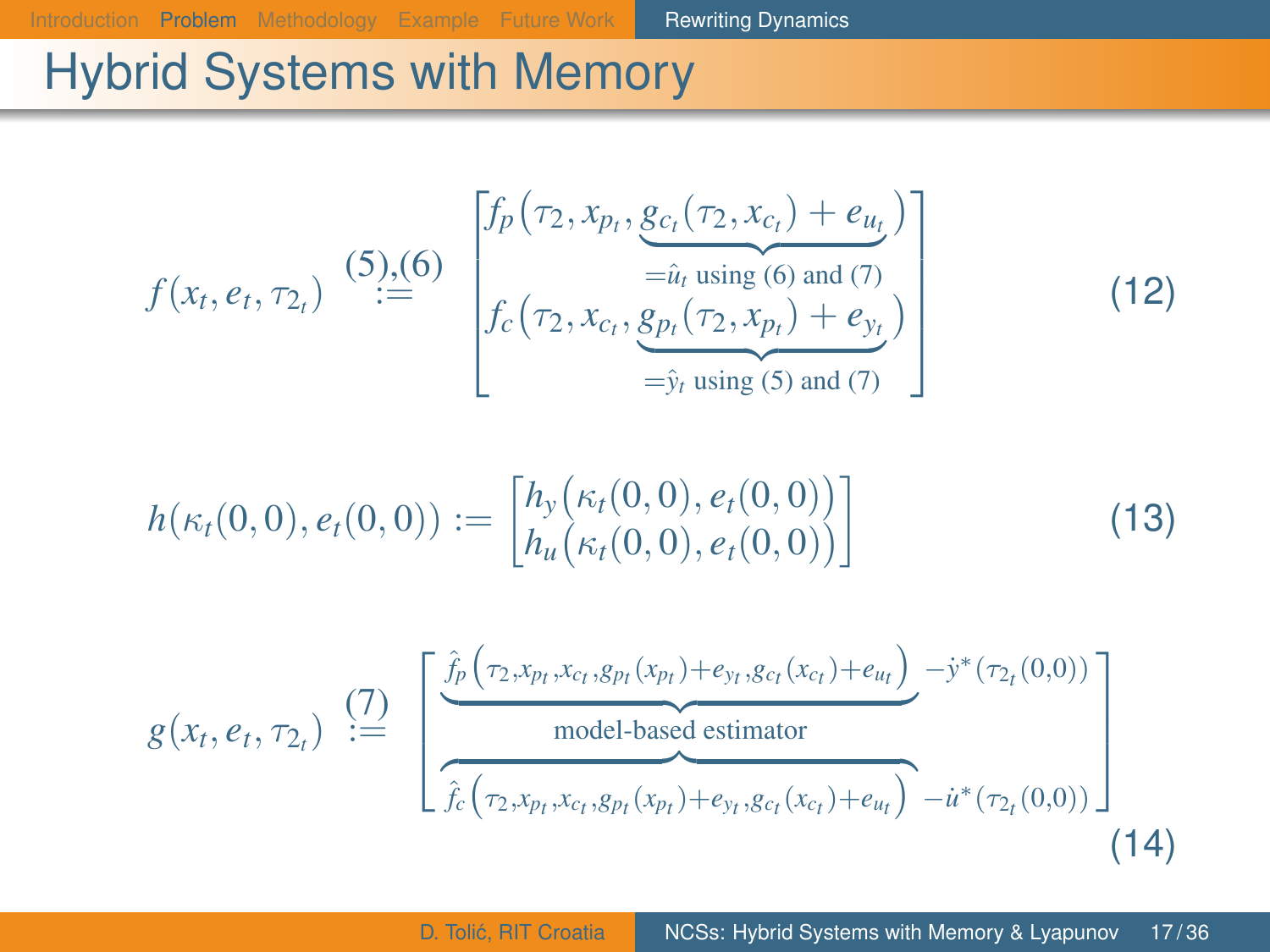[Introduction](#page-2-0) [Problem](#page-13-0) [Methodology](#page-21-0) [Example](#page-32-0) [Future Work](#page-36-0) **[Rewriting Dynamics](#page-18-0)** 

#### Stabilizing Transmission Intervals and Delays

#### Problem

*Find*  $\tau_{\text{MATI}}$  *that renders the set*  $\{(x, e, \tau_1, \kappa, \tau_2) : x = \mathbf{0}_{n_x}, e = \mathbf{0}_{n_e}\}$ *UGpAS for the closed-loop hybrid dynamics with memory [\(10\)](#page-18-1)-[\(11\)](#page-18-2).*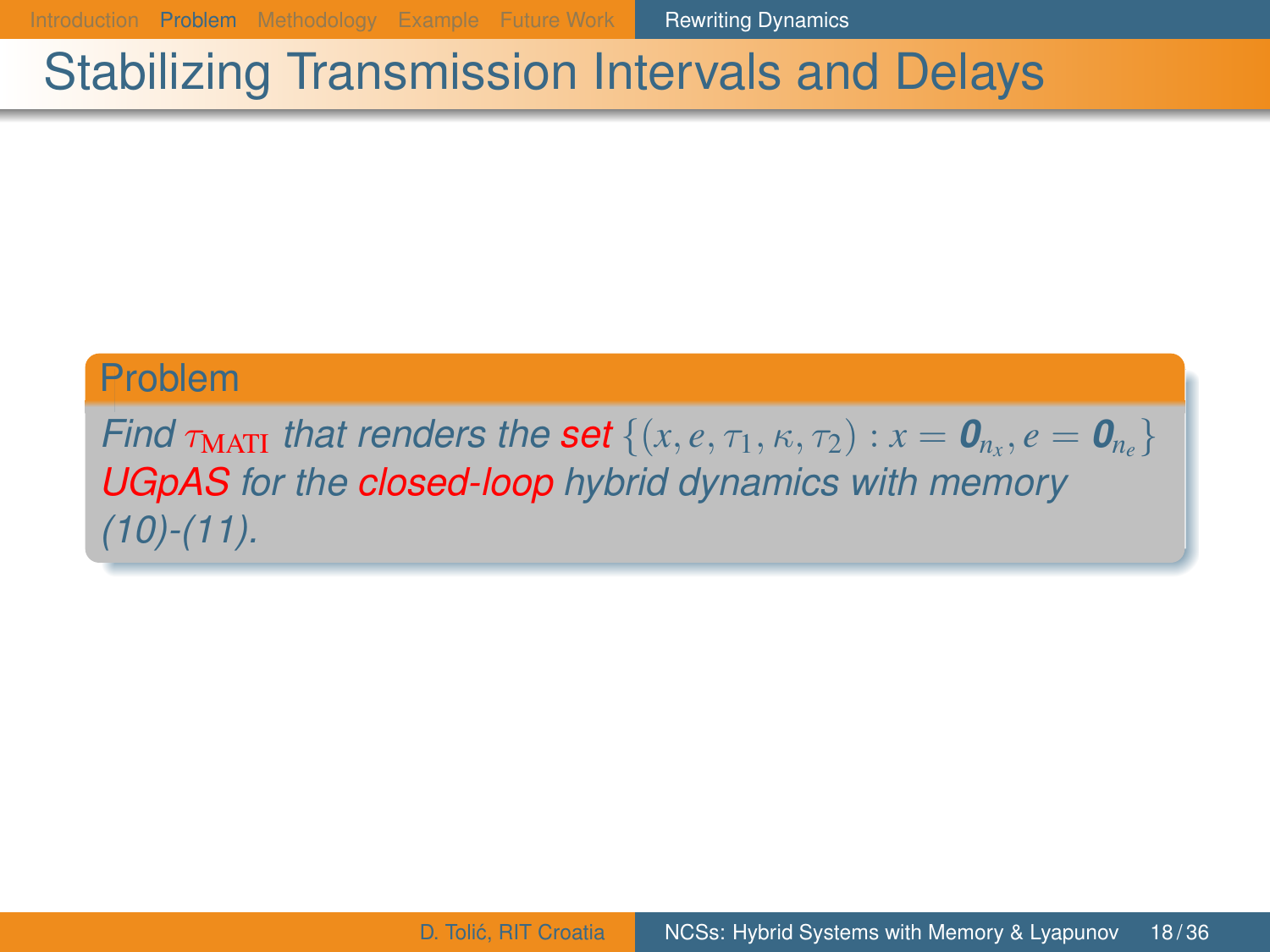## <span id="page-21-0"></span>**Assumptions**

#### **Definition**

The **protocol** given by  $h := (h_v, h_u)$  is **UGES** if there exist a function  $W: \mathbb{Z}_{\geq 0} \times \mathbb{R}^{n_e} \to \mathbb{R}_{\geq 0}$  that is locally Lipschitz in its second argument, real number  $\rho \in [0, 1)$  and functions  $\alpha$ ,  $\overline{\alpha}\in\mathcal{K}_{\infty}$  such that the following holds for all  $\kappa\in\mathbb{Z}_{\geq0}$  and  $e\in\mathbb{R}^{n_{e}}$ :

$$
\underline{\alpha}(\|e\|) \le W(\kappa, e) \le \overline{\alpha}(\|e\|),
$$
  
 
$$
W(\kappa + 1, h(\kappa, e)) \le \rho W(\kappa, e),
$$
 (16)

#### Common UGES protocols are Round Robin (RR) and Try Once Discard (TOD).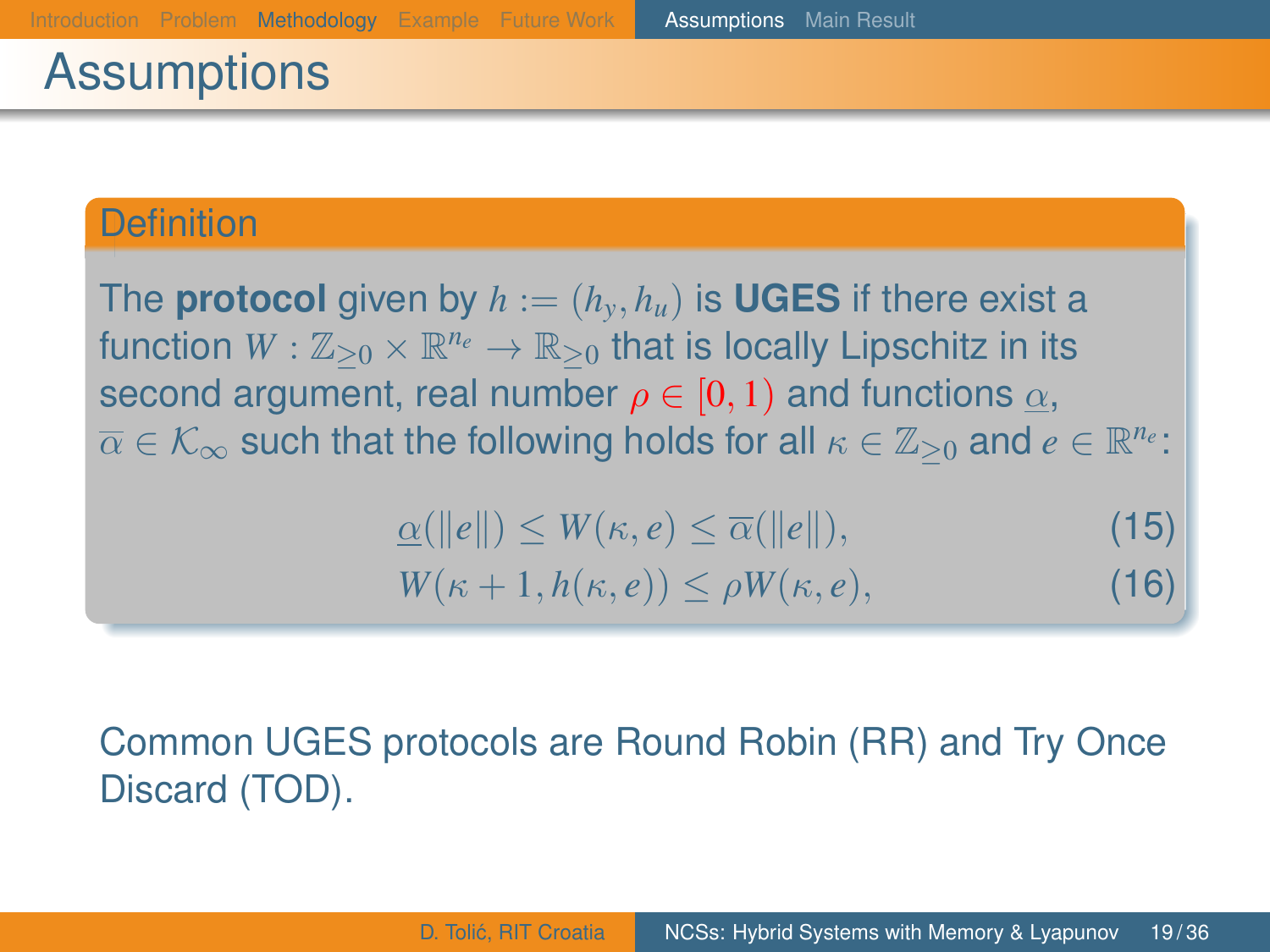[Introduction](#page-2-0) [Problem](#page-13-0) [Methodology](#page-21-0) [Example](#page-32-0) [Future Work](#page-36-0) **[Assumptions](#page-21-0)** [Main Result](#page-25-0)

## Inferring Stability from This Interconnection

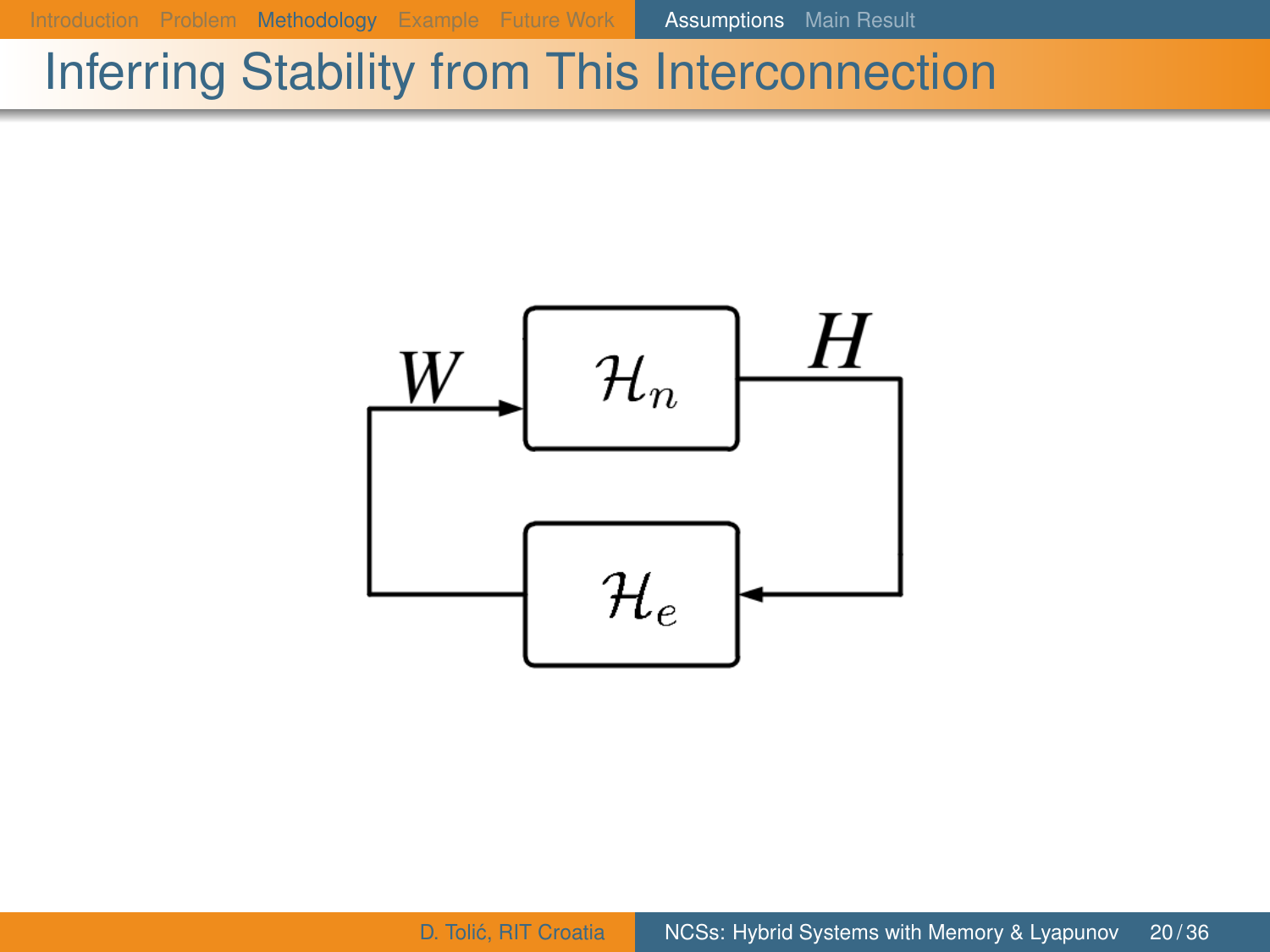#### **Assumptions**

#### **Assumption**

<span id="page-23-0"></span>*There exist a locally Lipschitz Lyapunov-Krasovskii functional*  $V:\mathcal{M}_{n_x}^d\to\mathbb{R}_{\geq 0}$ , a continuous functional  $H:\mathcal{M}_{n_x}^d\to\mathbb{R}_{\geq 0}$ , real *numbers*  $L_i$ *,*  $J_j \geq 0$ *, and a continuous positive-definite function*  $\rho : \mathbb{R}_{\geq 0} \to \mathbb{R}_{\geq 0}$  *such that:* 

 $\textcircled{\char'42}$  *for all e*  $\in$   $\mathbb{R}^{n_e}$ ,  $\kappa \in \mathbb{Z}_{\geq 0}$ , and  $x_t \in \mathcal{M}_{n_x}^d$  the inequality

$$
\dot{V}(x_t, \dot{x}_t) \le -\varrho(||x_t(0,0)||) - H^2(x_t) + \gamma^2 W^2(\kappa, e)
$$
\n(17)

*holds almost everywhere along the solutions of the nominal system* H*n, and*

 $\bullet$  *for all nonnegative hybrid memory arcs*  $\kappa_t \in {\cal M}_{n_{\kappa}}^d$ *, all*  $x_t \in {\cal M}_{n_{\kappa}}^d$ *and e<sup>t</sup>* ∈ M*<sup>d</sup> ne the inequality [\(18\)](#page-24-0) holds almost everywhere along the solutions of the error system*  $\mathcal{H}_e$ *, where*  $\Delta_i(t)$ *'s and*  $\delta_i(t)$ *'s are differentiable satisfying*  $\Delta_i(t) \leq \overline{\Delta}_i$ ,  $|\dot{\Delta}_i(t)| \leq \breve{\Delta}_i < 1$ ,  $\delta_j(t) \leq \overline{\delta}_j$  $|a| \dot{\delta}_j(t)| \leq \breve{\delta}_j < 1.$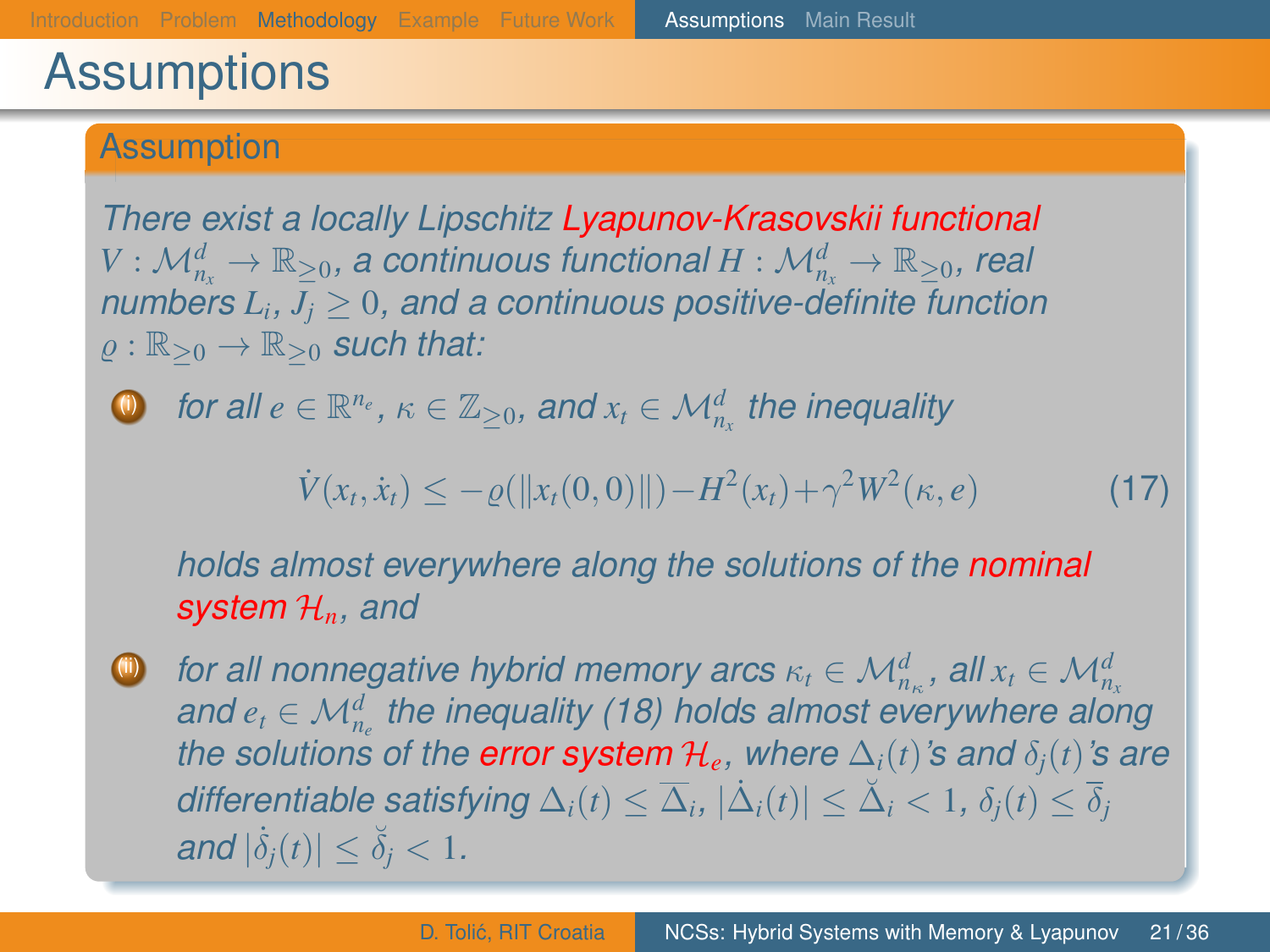## **Assumptions**

#### $\bullet$  the error dynamics upper bound<sup>[5]</sup>:

<span id="page-24-0"></span>
$$
\left\langle \frac{\partial W(\kappa_t(0,0), e_t(0,0))}{\partial e}, g(x_t, e_t, \tau_{2t}) \right\rangle \le L_0 W(\kappa_t(0,0), e_t(0,0)) + \sum_{i=1}^n L_i W(\kappa_t(-\Delta_i(t), k(-\Delta_i(t))), e_t(-\Delta_i(t), k(-\Delta_i(t))) + \sum_{j=1}^m J_j \int_{t-\delta_j(t)}^t W(\kappa_t(s, k(s)), e_t(s, k(s))) ds + H(x_t)
$$
\n(18)

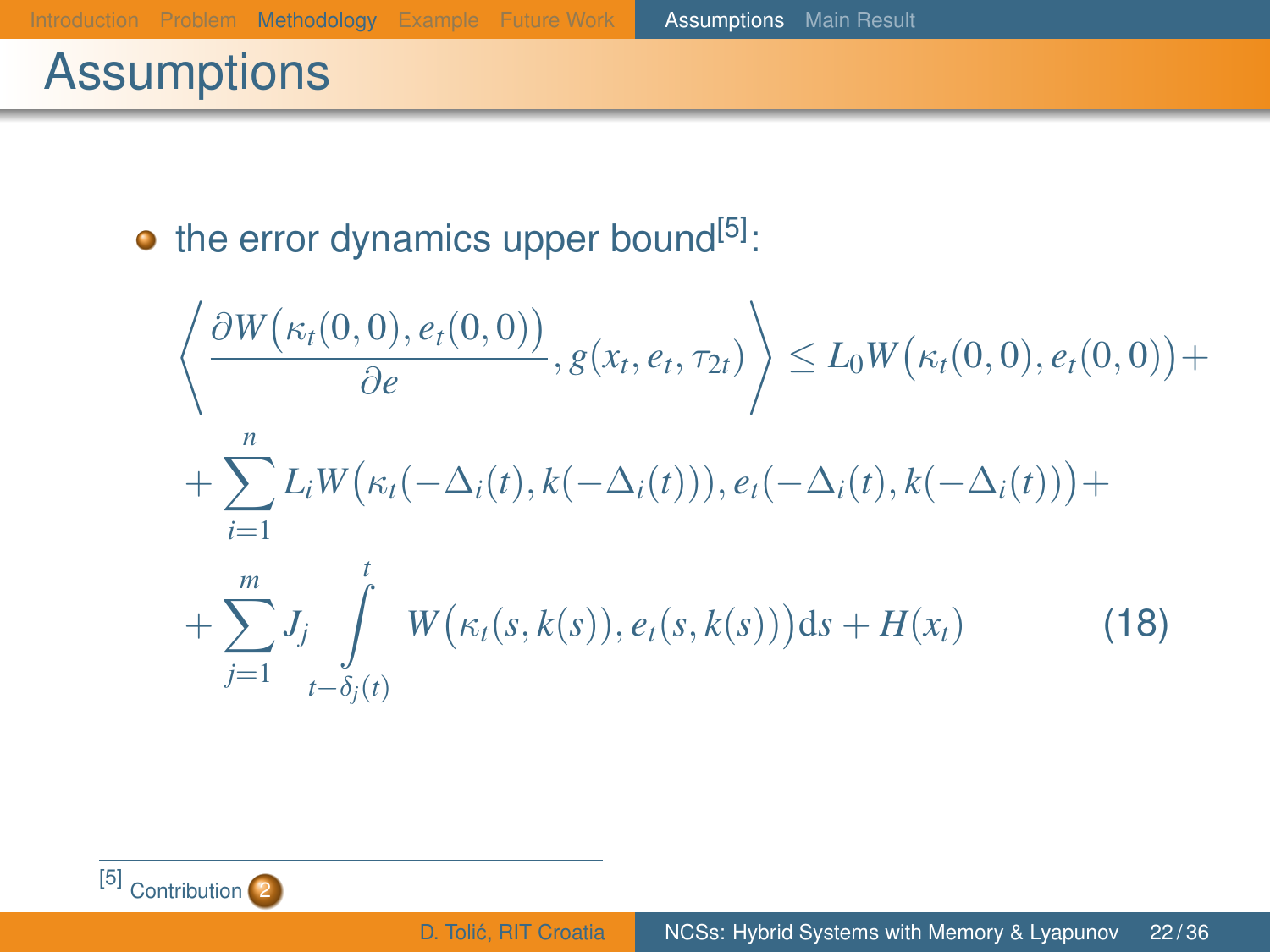## <span id="page-25-0"></span>Main Result

#### Theorem

*Suppose Assumption [1](#page-23-0) is satisfied. In addition, suppose that there exist regular enough function*  $\psi : [0, \tau_{\text{MATI}}] \rightarrow \mathbb{R}_{>0}$  *and*  $\emph{constants}\ p_i,\mu_i,r_i,\nu_j\geq 0$  such that (iii) *the inequality*

> <span id="page-25-1"></span> $\rho^2 \leq \frac{\psi(\tau_{\text{MATI}})}{1/\sqrt{2}}$  $\frac{\sqrt{M(11)}}{\psi(0)}$ , *and* (19)

*the matrix inequality [\(20\)](#page-26-0) with expressions [\(21\)](#page-26-1)-[\(23\)](#page-26-2) hold, then the set*  $\mathcal{W} := \{(x, e, \tau_1, \kappa, \tau_2) : x = \mathbf{0}_{n_x}, e = \mathbf{0}_{n_e}\}$  *is UGpAS for the closed-loop system [\(10\)](#page-18-1)-[\(11\)](#page-18-2).*[6]

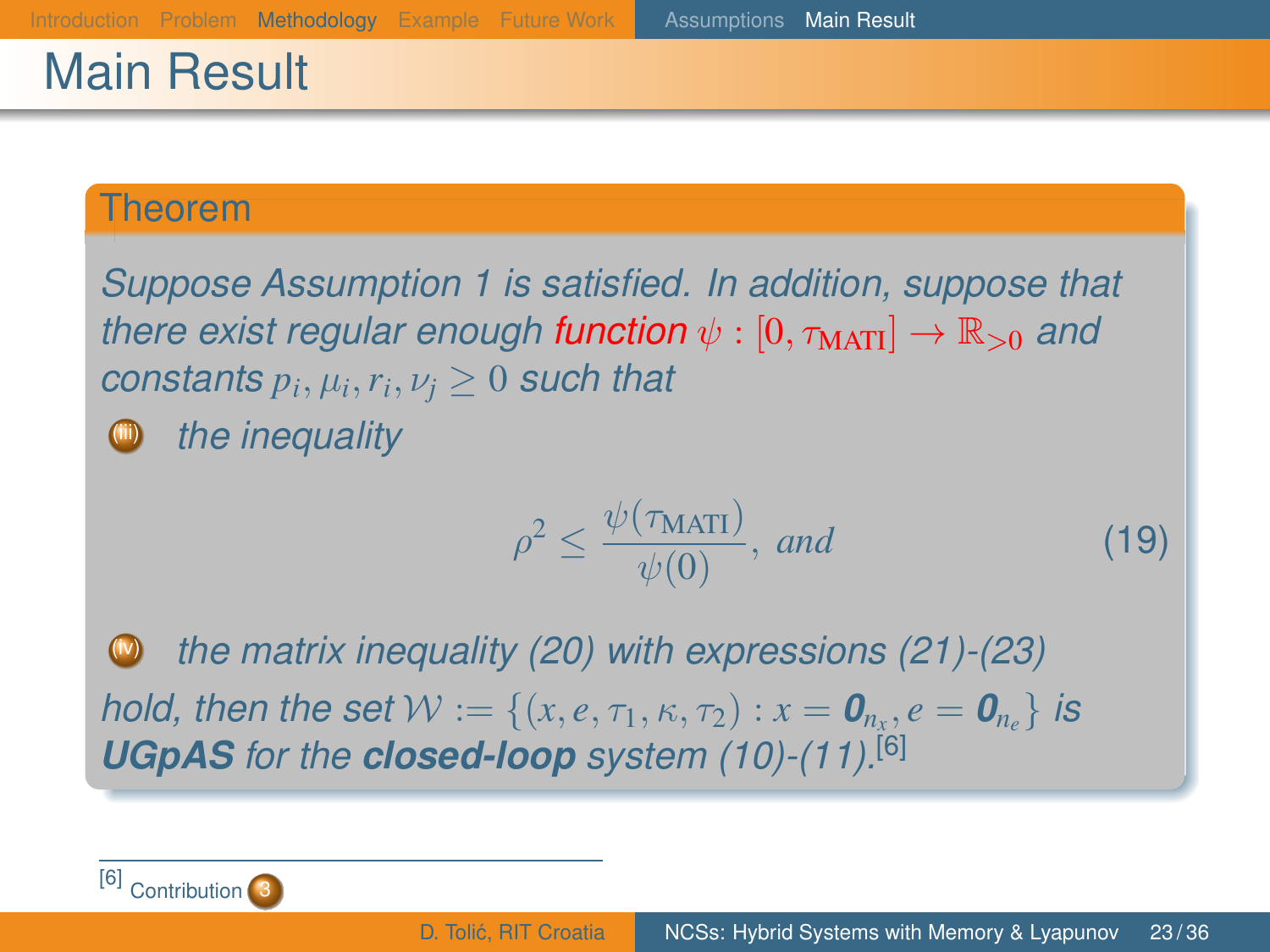## Main Result

$$
\begin{bmatrix}\n\psi_{0} & \psi_{1+1}L_{0}L_{1}\Xi+r_{1} & 0 & \cdots & \psi_{L_{n}+L_{0}L_{n}\Xi+r_{n} & 0 & \psi_{J_{1}+L_{0}J_{1}\Xi} & \cdots & \psi_{J_{m}+L_{0}J_{m}\Xi} & \psi_{I}+L_{0}\Xi \\
0 & r_{1} & \overline{\psi}_{1} & \cdots & 0 & 0 & 0 & \cdots & 0 & 0 \\
\vdots & \vdots & \vdots & \ddots & \vdots & \vdots & \vdots & \ddots & \vdots \\
\psi_{L_{n}+L_{0}L_{n}\Xi+r_{n} & L_{1}L_{n}\Xi & 0 & \cdots & r_{n} & \overline{\psi}_{n} & L_{n}J_{1} & \cdots & L_{n}J_{m} & L_{n}\Xi \\
0 & 0 & 0 & \cdots & \psi_{n} & r_{n} & L_{n}J_{1} & \cdots & L_{n}J_{m} & L_{n}\Xi \\
0 & 0 & 0 & \cdots & r_{n} & \overline{\psi}_{n} & 0 & \cdots & 0 & 0 \\
\psi_{J_{1}+L_{0}J_{1}\Xi} & L_{1}J_{1}\Xi & 0 & \cdots & L_{n}J_{1} & 0 & \Phi_{1} & \cdots & J_{1}J_{m} & J_{1}\Xi \\
\vdots & \vdots & \vdots & \vdots & \vdots & \vdots & \vdots & \vdots & \vdots \\
\psi_{J_{m}+L_{0}J_{m}\Xi} & L_{1}J_{m}\Xi & 0 & \cdots & L_{n}J_{m} & 0 & J_{1}J_{m} & \cdots & \Phi_{m} & J_{m}\Xi \\
\psi_{J_{m}+L_{0}J_{m}\Xi} & L_{1}\Xi & 0 & \cdots & L_{n}\Xi & 0 & J_{1}\Xi & \cdots & J_{m}\Xi & -1+\Xi\n\end{bmatrix}
$$
\n(20)

<span id="page-26-2"></span><span id="page-26-1"></span><span id="page-26-0"></span>
$$
\psi_0 = \gamma^2 + 2\psi L_0 + \dot{\psi} + \sum_{i=1}^n (p_i + \mu_i + r_i \overline{\Delta}_i^2 - r_i) + \sum_{j=1}^m \nu_j \overline{\delta}_j^2,
$$
(21)  

$$
\psi_i = -2r_i + L_i^2 \Xi - \mu_i (1 - \breve{\Delta}_i)
$$
(22)  

$$
\overline{\psi}_i = -p_i - r_i, \qquad \Phi_j = -\nu_j (1 - \breve{\delta}_j) + J_j^2 \Xi, \qquad \Xi = \sum_{i=1}^n \overline{\Delta}_i^2 r_i
$$
(23)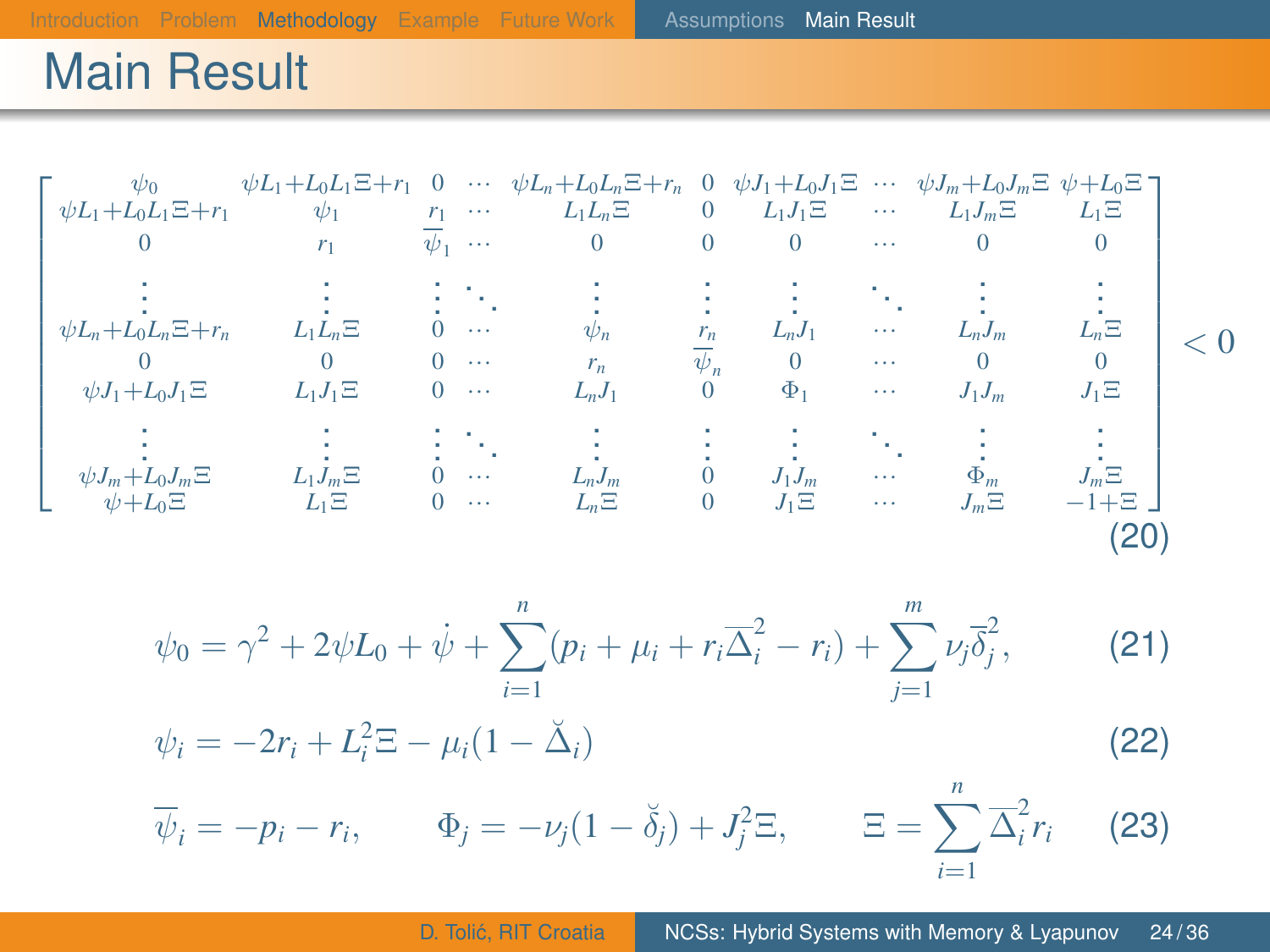$\bullet$  define  $z(t, j) := W(\kappa(t, j), e(t, j))$  leading to

[Introduction](#page-2-0) [Problem](#page-13-0) [Methodology](#page-21-0) [Example](#page-32-0) [Future Work](#page-36-0) [Assumptions](#page-21-0) [Main Result](#page-25-0)

$$
\dot{z}(t,j) \le L_0 z_t(0,0) + \sum_{i=1}^n L_i z_t(-\Delta_i(t), k(-\Delta_i(t))) + \sum_{j=1}^m J_j \int_{t-\delta_j(t)}^t z_t(s,k(s))ds + H(x_t), \tau_1 \in [0, \tau_{\text{MATI}}],
$$
\n(24)

and

 $z(t, j+1) \leq \rho z(t, j),$   $\tau_1 \in [\epsilon, \tau_{\text{MATI}}].$  (25)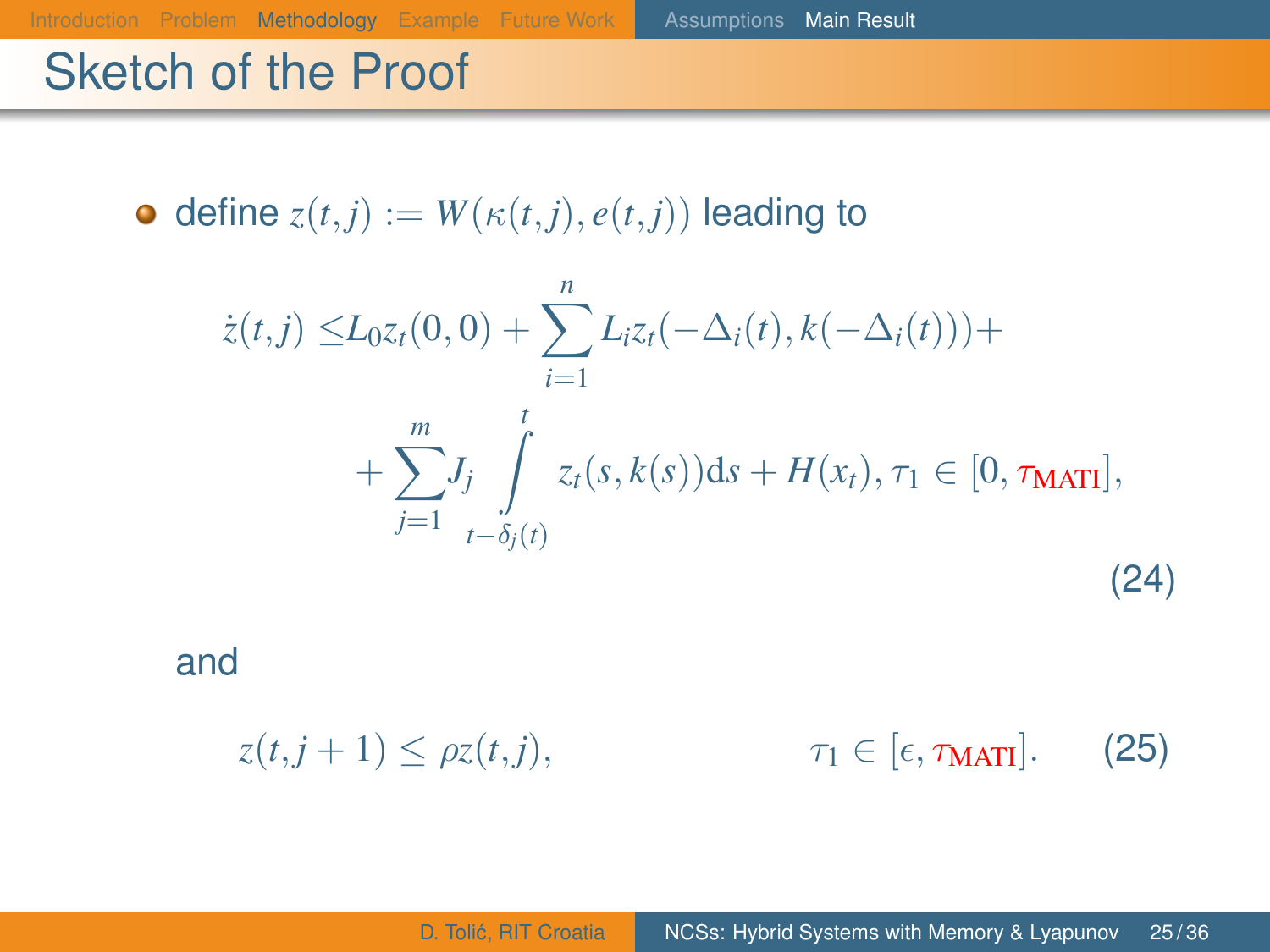**o** define the following Lyapunov-Krasovskii functional for  $\mathcal{H}_e$ :

 $V_1(z_t, \dot{z}_t, \tau_{1_t}) = \psi(\tau_{1_t}(0, 0))z_t^2(0, 0) +$  $+\sum_{i=1}^{n}p_i$ *i*=1  $\int_0^t$ *t*−∆*<sup>i</sup>*  $z_t^2(s, k(s))$ d*s*+  $+\sum_{1}^{n}$ *i*=1 µ*i* Z*t t*−∆*i*(*t*)  $z_t^2(s, k(s))$ d*s*+  $+\sum_{n=1}^{n}$ *i*=1 *r*<sub>*i*</sub> $\overline{\Delta}_i$   $\int_0^0$  $-\Delta_i$  $\frac{t}{\sqrt{2}}$ *t*+θ  $\dot{z}_t^2(\chi, k(\chi))d\chi d\theta +$  $+\sum$ <sup>*m*</sup> *j*=1 ν*j*δ*<sup>j</sup>*  $\int_0^0$  $-\delta_j(t)$  $\int_0^t$ *t*+θ *z* 2 *t* (χ, *k*(χ))dχdθ,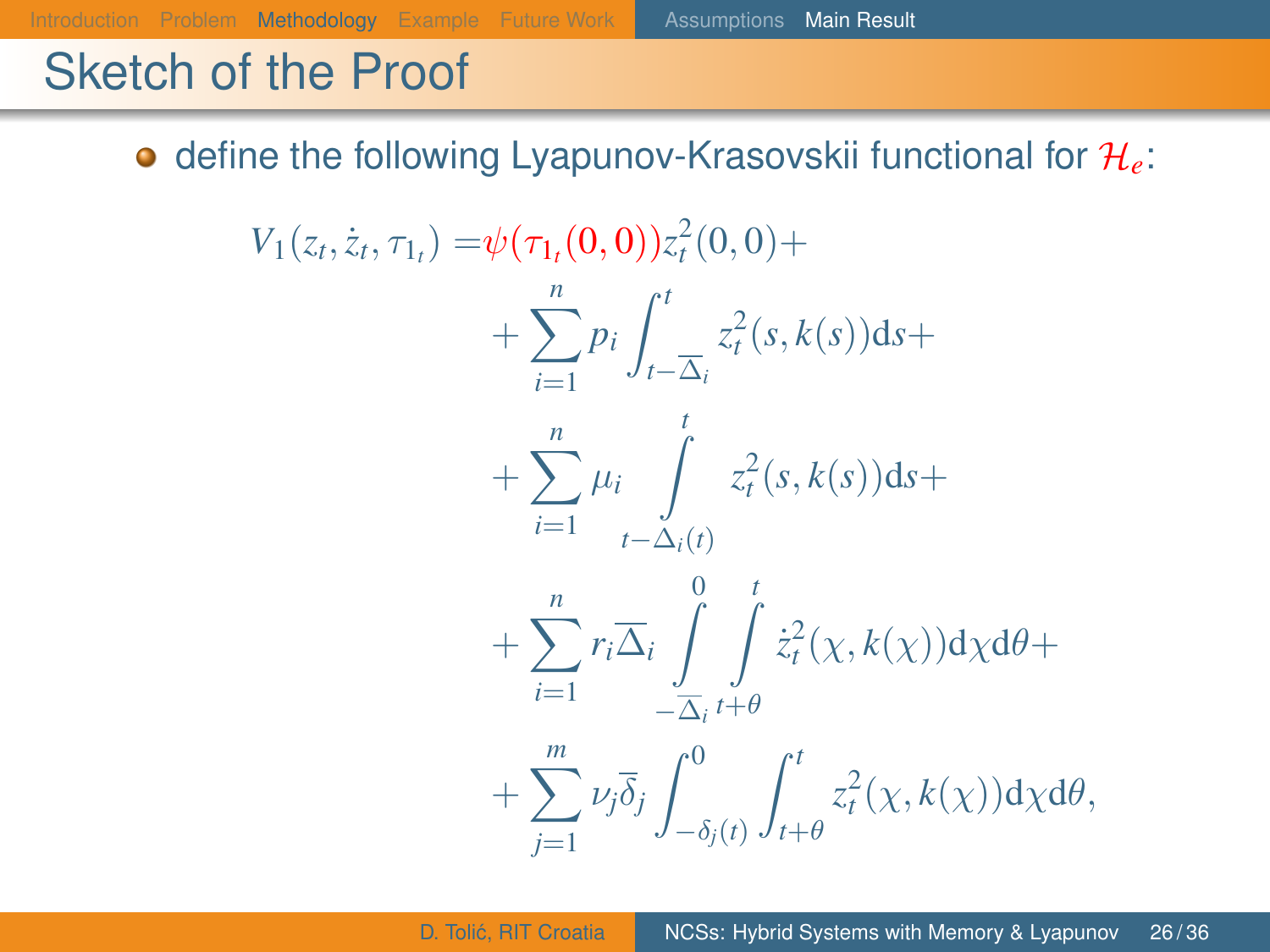**•** choose the following Lyapunov-Krasovskii functional for the closed-loop system [\(10\)](#page-18-1)-[\(11\)](#page-18-2):

[Introduction](#page-2-0) [Problem](#page-13-0) [Methodology](#page-21-0) [Example](#page-32-0) [Future Work](#page-36-0) [Assumptions](#page-21-0) [Main Result](#page-25-0)

$$
U(\xi_t, \dot{\xi}_t) := V(x_t, \dot{x}_t) + V_1(z_t, \dot{z}_t, \tau_{1_t}).
$$

owing to [\(19\)](#page-25-1), the **jumps** are not destabilizing because

$$
U(\xi_t^+, \dot{\xi}_t^+) = V(x_t^+, \dot{x}_t^+) + V_1(z_t^+, \dot{z}_t^+, \tau_{1_t}^+)
$$
  
\n
$$
\leq V(x_t, \dot{x}_t) + V_1(z_t, \dot{z}_t, \tau_{1_t}) + [\psi(\tau_{2_t}(0, 0))\rho^2 - \phi(\tau_{2_t}(0, -1))]z_t^2(0, 0)
$$
  
\n
$$
= V(x_t, \dot{x}_t) + V_1(z_t, \dot{z}_t, \tau_{1_t}) + [\psi(0)\rho^2 - \phi(\tau_{\text{MATI}})]z_t^2(0, 0) \leq U(\xi_t, \dot{\xi}_t).
$$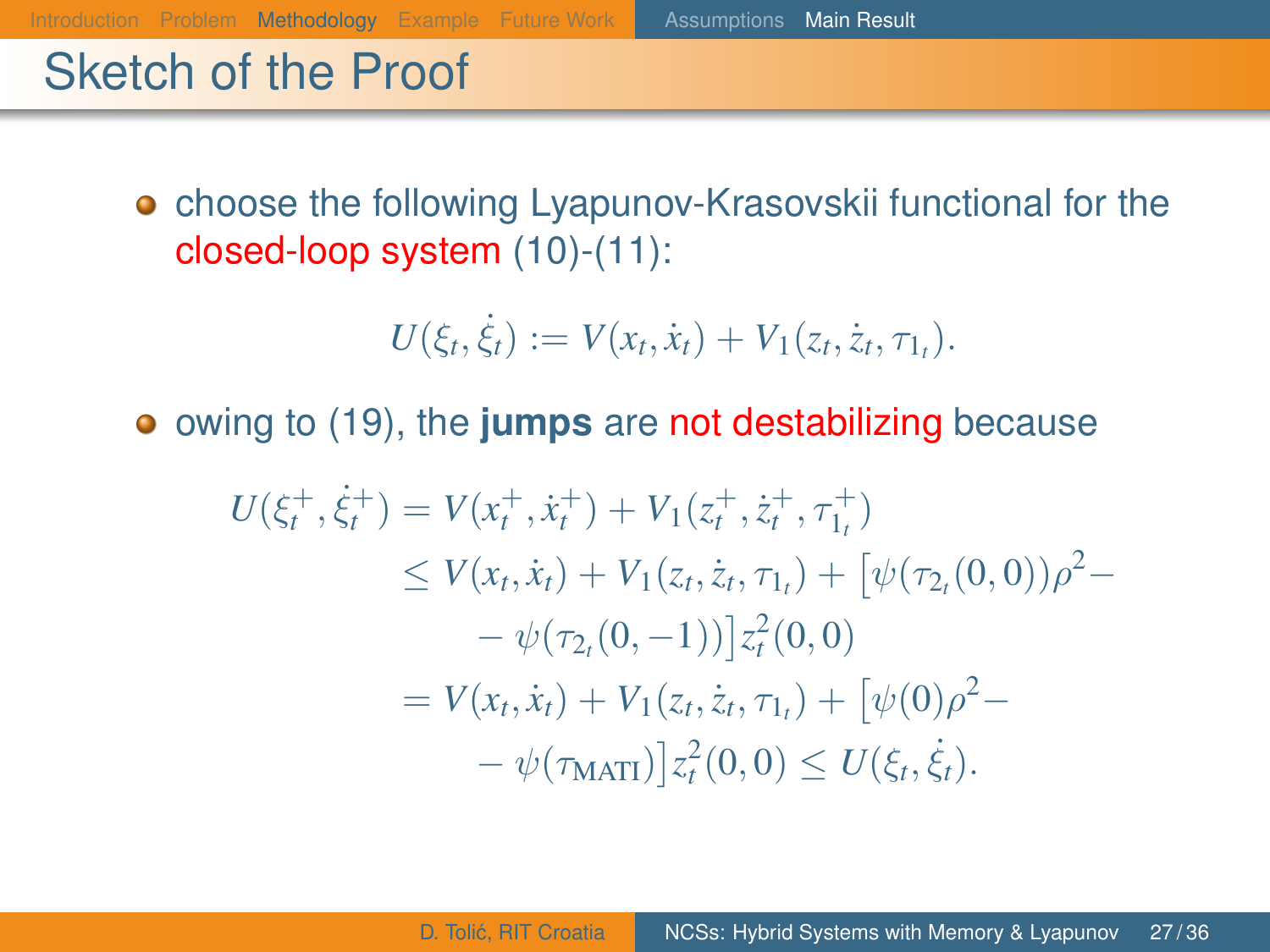$\bullet$ 

during **flows**, the upper Dini derivative is  $D^+U(\xi_t, \dot{\xi_t}) \leq -\varrho(||x_t(0,0)||) - H^2(x_t) + \gamma^2 z_t^2(0,0) +$  $+ 2\psi z_t(0,0)\dot z_t(0,0) + \dot \psi z_t^2(0,0) +$  $+\sum_{i=1}^{n} p_i(z_i^2(0,0) - z_i^2(-\overline{\Delta}_i,k(-\overline{\Delta}_i))) +$ *i*=1  $+\sum_{i=1}^{n} \mu_i(z_i^2(0,0) - (1 - \check{\Delta}_i)z_i^2(-\Delta_i(t), k(-\Delta_i(t))))$ *i*=1  $+\sum_{i=1}^{n} r_i \overline{\Delta}_i^2 \dot{z}_i^2(0,0) - \sum_{i=1}^{n} r_i (z_i(0,0)$ *i*=1 *i*=1  $-z_t(-\Delta_i(t), k(-\Delta_i(t))))^2 -\sum_{i=1}^{n} r_i (z_i(-\Delta_i(t), k(-\Delta_i(t))) - z_i(-\overline{\Delta}_i, k(-\overline{\Delta}_i)))^2 +$ *i*=1  $+\sum$ <sup>*m*</sup> *j*=1  $\nu_j \overline{\delta}_j^2 z_t^2(0,0) - \sum^m$ *j*=1  $\nu_j(1-\breve{\delta}_j)\left(\int^t$ *t*−δ*j*(*t*)  $z_t(s, k(s))ds$ <sup>2</sup>.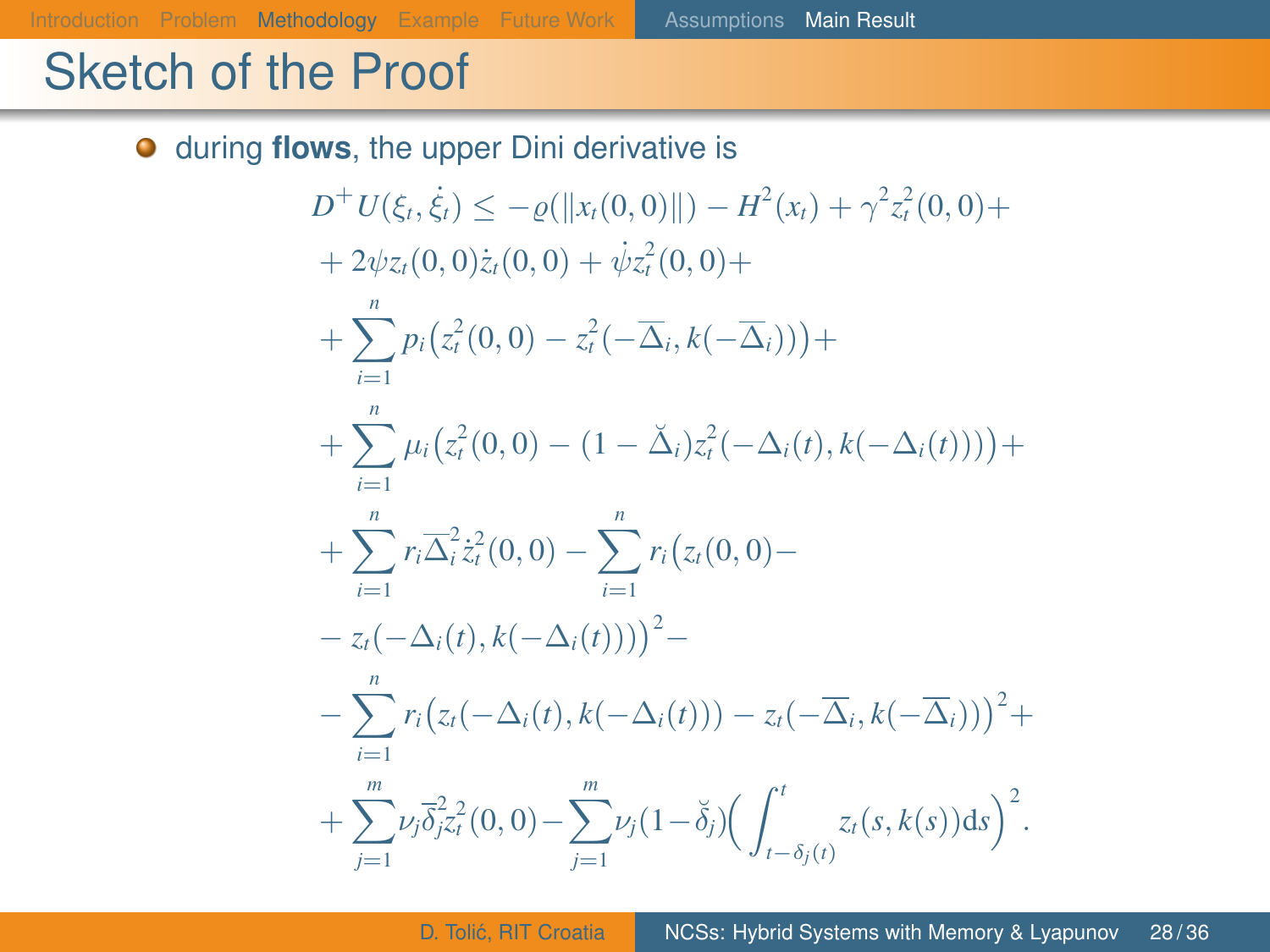#### Main Result – Existence

#### **Corollary**

*Suppose that there exist constants*  $\mu_i, \nu_i \geq 0$  *such that* 

the inequality

 $\rho^2 \leq M$ ,

*where*  $M := e^{-\sigma \tau_{MATI}}$  *and*  $\sigma \geq 0$ *, and* 

the matrix inequality

$$
\begin{bmatrix} N & L_1M & \cdots & L_nM & J_1M & \cdots & J_mM \\ L_1M - \mu_1(1-\check{\Delta}_1) & 0 & 0 & 0 & 0 \\ \vdots & \vdots & \ddots & 0 & 0 & 0 & 0 \\ L_mM & 0 & 0 & -\mu_n(1-\check{\Delta}_n) & 0 & 0 & 0 \\ J_1M & 0 & 0 & 0 & -\nu_1(1-\check{\delta}_1) & 0 & 0 \\ \vdots & \vdots & 0 & 0 & 0 & 0 & \ddots & 0 \\ J_mM & 0 & 0 & 0 & 0 & 0 & -\nu_m(1-\check{\delta}_m) \end{bmatrix} < 0,
$$

 $where N := \gamma^2 + (2L_0 - \sigma)M + M^2 + \sum_{i=1}^{n} \mu_i + \sum_{j=1}^{m} \nu_j \overline{\delta}_j^2,$ 

*hold, then the set*  $\mathcal{W} := \{(x, e, \tau_1, \kappa, \tau_2) : x = \mathbf{0}_{n_x}, e = \mathbf{0}_{n_e}\}$  is UGpAS for [\(10\)](#page-18-1)-[\(11\)](#page-18-2).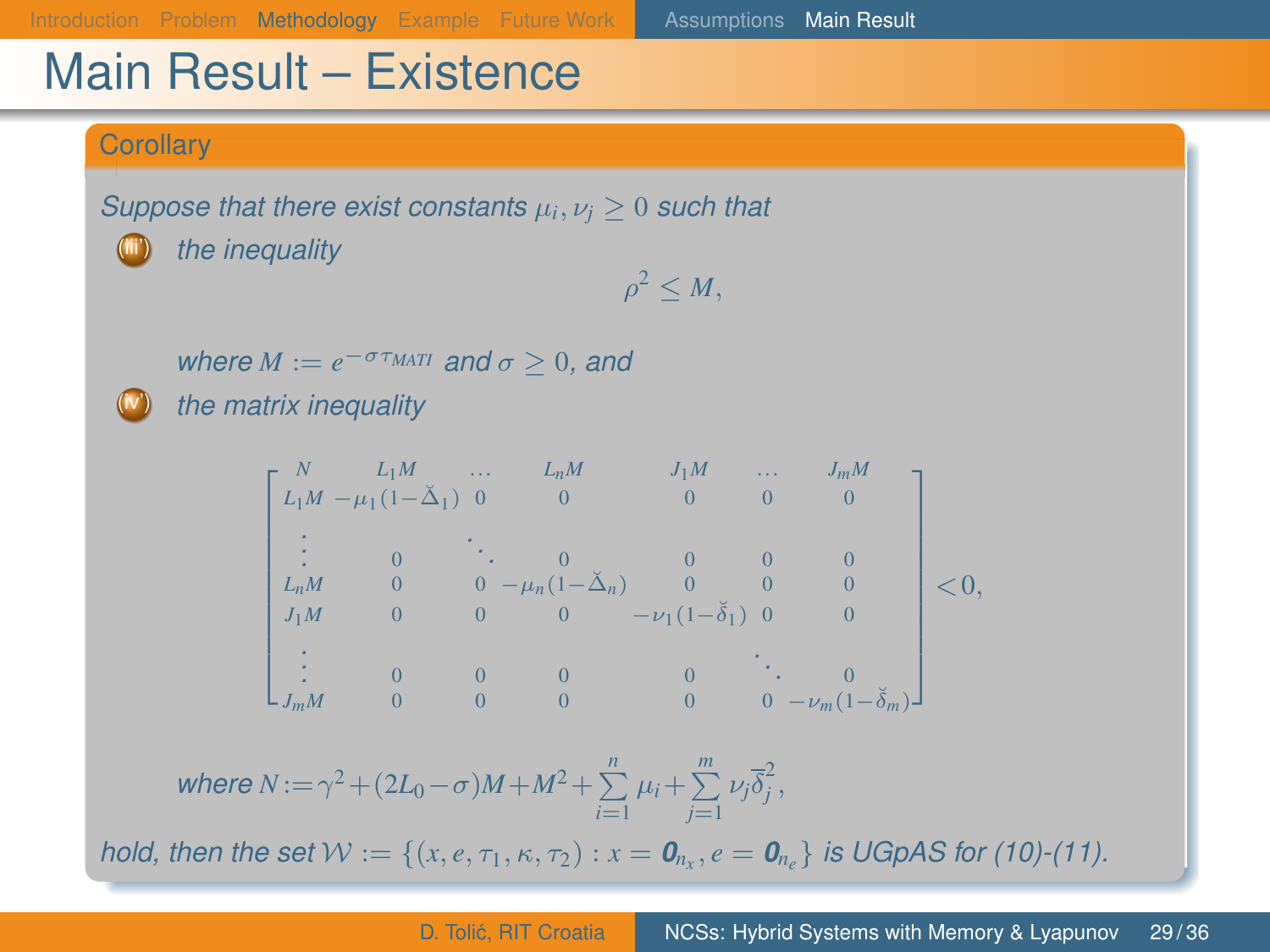## <span id="page-32-0"></span>Example

o plant with delayed input:

<span id="page-32-2"></span><span id="page-32-1"></span>
$$
\dot{x}_p(t) = A_p x_p(t) + B_p u(t - \delta),
$$
\n
$$
y(t) = C_p x_p(t),
$$
\n(26a)\n(26b)

dynamic output feedback observer-predictor controller:

$$
\dot{x}_{c1}(t) = A_c x_{c1}(t) + B_c \Big[ e^{A_p \delta} x_{c2}(t) + \int_{t-\delta}^t e^{A_p(t-\theta)} B_p u(\theta) d\theta \Big], \quad \text{(27a)}
$$
\n
$$
\dot{x}_{c2}(t) = A_p x_{c2}(t) + B_p u(t-\delta) + L \big[ y(t) - C_p x_{c2}(t) \big], \quad \text{(27b)}
$$
\n
$$
u(t) = C_c x_{c1}(t), \quad \text{(27c)}
$$

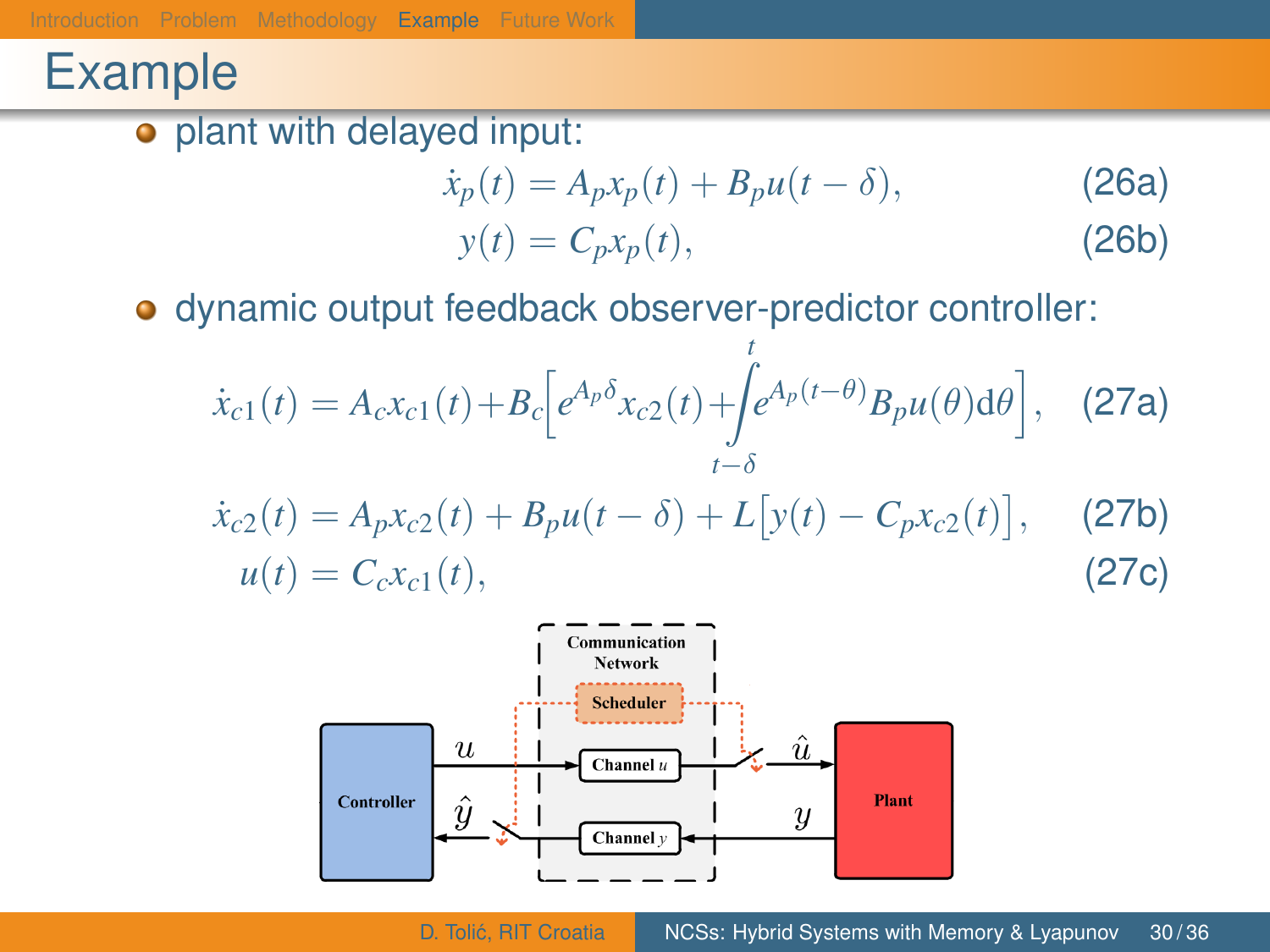[Introduction](#page-2-0) [Problem](#page-13-0) [Methodology](#page-21-0) [Example](#page-32-0) [Future Work](#page-36-0)

## Communication Network

**e** error vector:

$$
e(t) = \begin{bmatrix} e_y(t) \\ e_u(t) \end{bmatrix} = \begin{bmatrix} \hat{y}(t) - \int_{t-\delta}^t y(s)ds \\ \hat{u}(t) - u(t) \end{bmatrix}
$$

and  $\ell = 2$ 

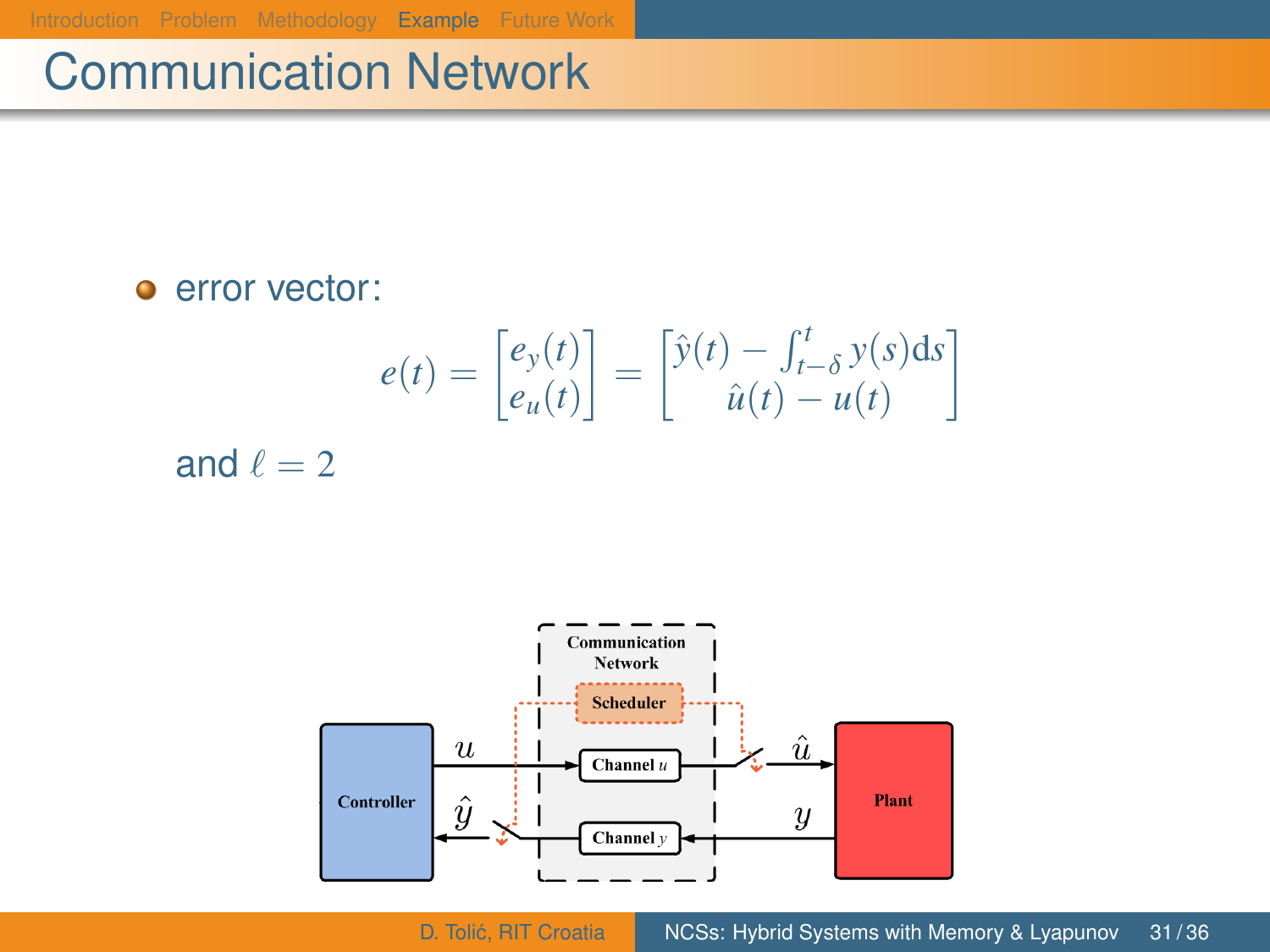#### Three Cases

**Case 1**: *u* and *y* in [\(26a](#page-32-1)) and [\(27b](#page-32-2)), respectively, are replaced with  $\hat{u}$  and  $\hat{v}$ , respectively,

**• Case 2**: Case 1 together with  $\hat{u}$  instead of  $u$  in [\(27a](#page-32-2))-[\(27b](#page-32-2)), and

**Case 3**: Case 2 augmented with the model-based  $\textsf{predictor}\,\, \dot{\hat{u}} = C_cB_c\int_{t-\delta}^{t}e^{A_p(t-\theta)}B_p\hat{u}(\theta)\text{d}\theta.$ <sup>[7]</sup>

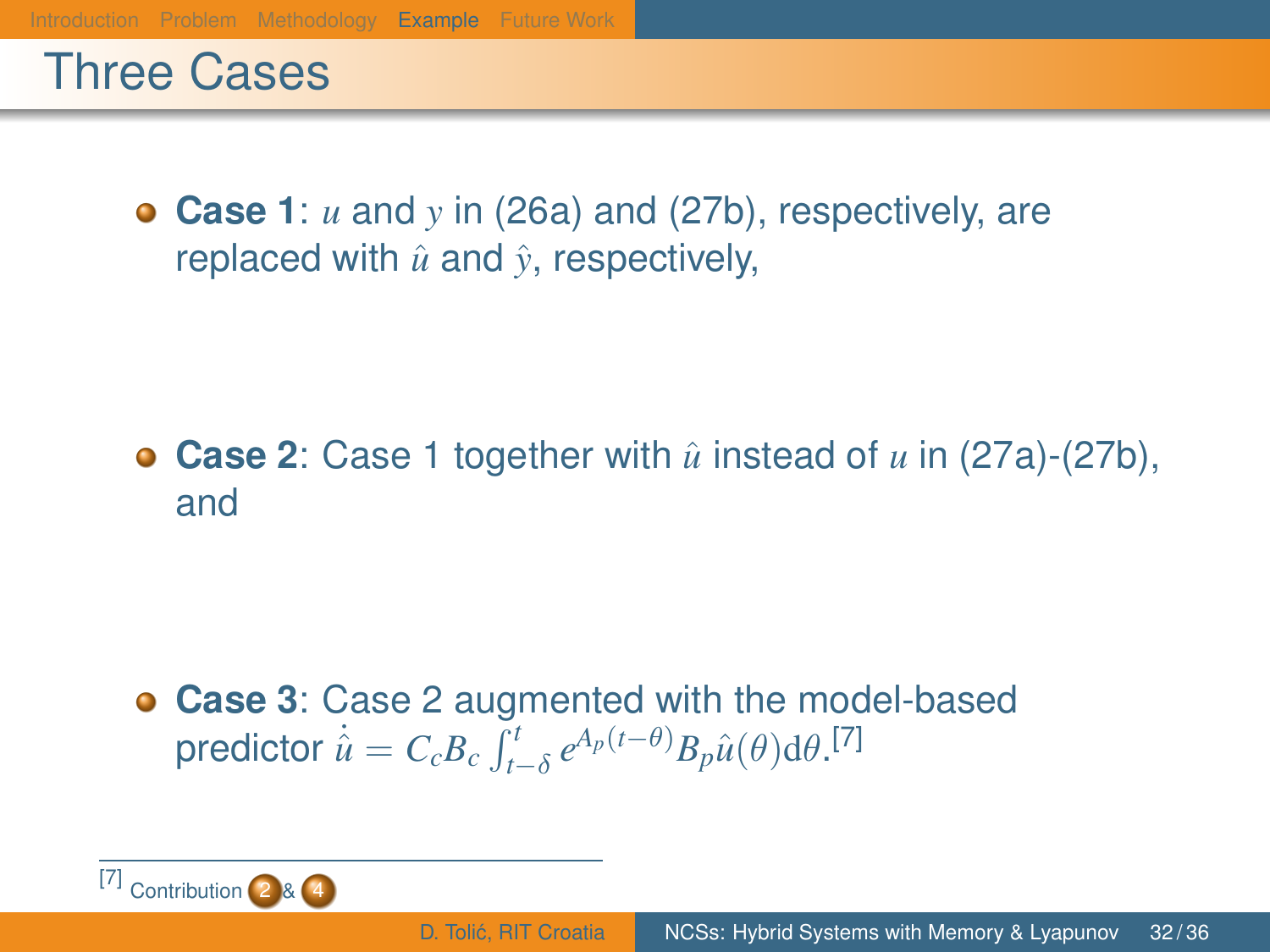#### Numerical Results

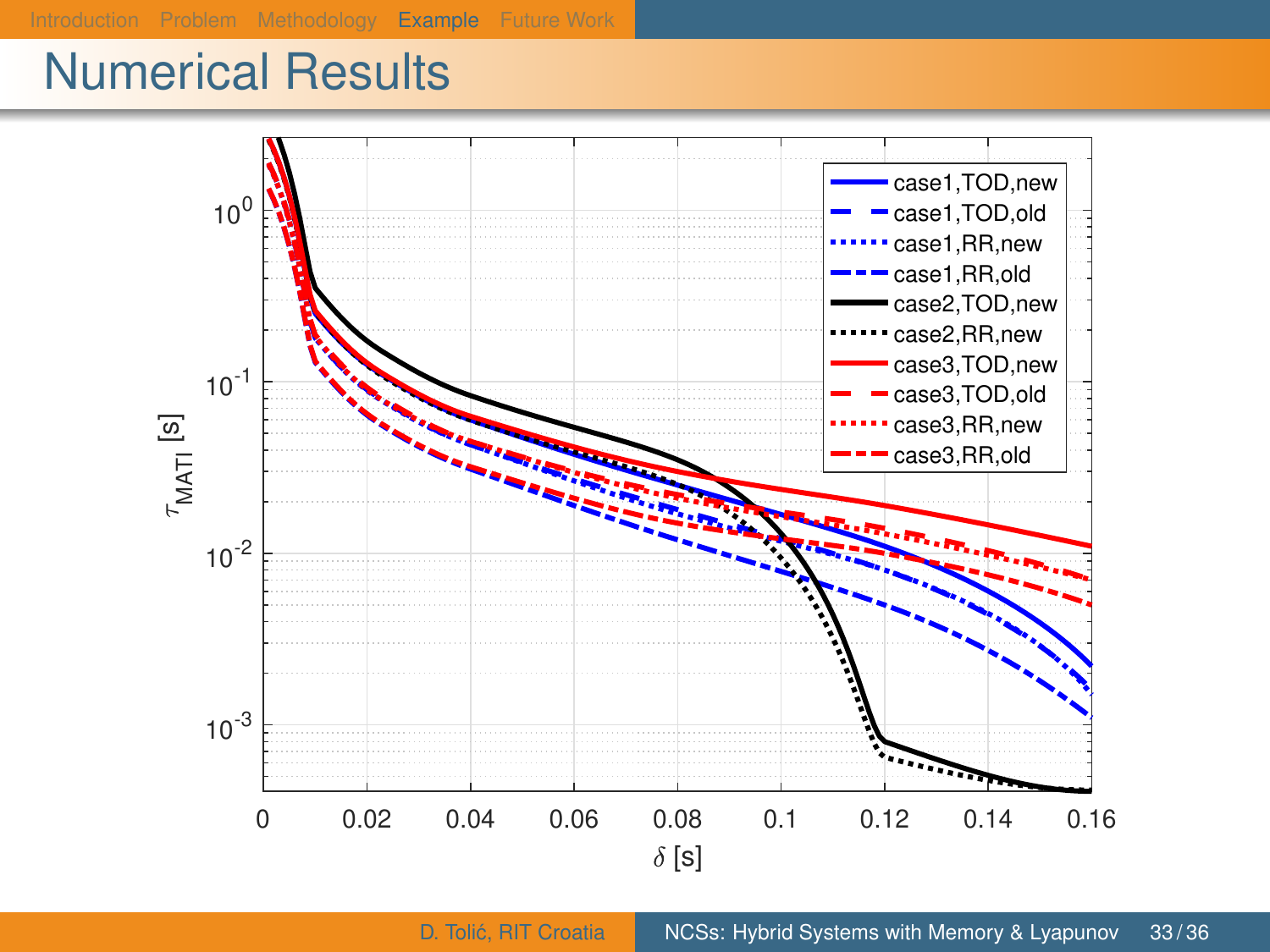## <span id="page-36-0"></span>Future Work

- **•** more generic Lypunov-Krasovskii functionals
- **•** optimal parameters in the presented stability conditions  $\sqrt{8}$
- **•** extend MATIs using Minimal Allowable Transmission Intervals (MIATIs)[9]
- $\bullet$  event- $^{[10]}$  and self-triggering
- account for noise and disturbances<sup>[11]</sup>

<sup>[8]</sup> Domagoj Tolić. "Stabilizing transmission intervals and delays in nonlinear networked control systems through hybrid-system-with-memory modeling and Lyapunov–Krasovskii arguments". In: *Nonlinear Analysis: Hybrid Systems* 36 (2020), p. 100834.

<sup>[9]</sup> S.H.J. Heijmans et al. "Computing Minimal and Maximal AllowableTransmission Intervals for Networked Control-Systems Using the Hybrid Systems Approach". In: *IEEE Control Systems Letters* 1.1 (2017), pp. 56 –61.

V. S. Dolk, D. P. Borgers, and W. P. M. H. Heemels. "Output-Based and Decentralized DynamicEvent-Triggered Control With GuaranteedLp-Gain Performance and Zeno-Freeness". In: *IEEE Trans. on Automatic Control* 62.1 (2017), pp. 34 –49.<br>[11] Demase: Taliá

Domagoj Tolić and Sandra Hirche. "Stabilizing Transmission Intervals for Nonlinear Delayed Networked Control Systems". In: *IEEE Trans. on Automatic Control* 62.1 (2017), pp. 488–494.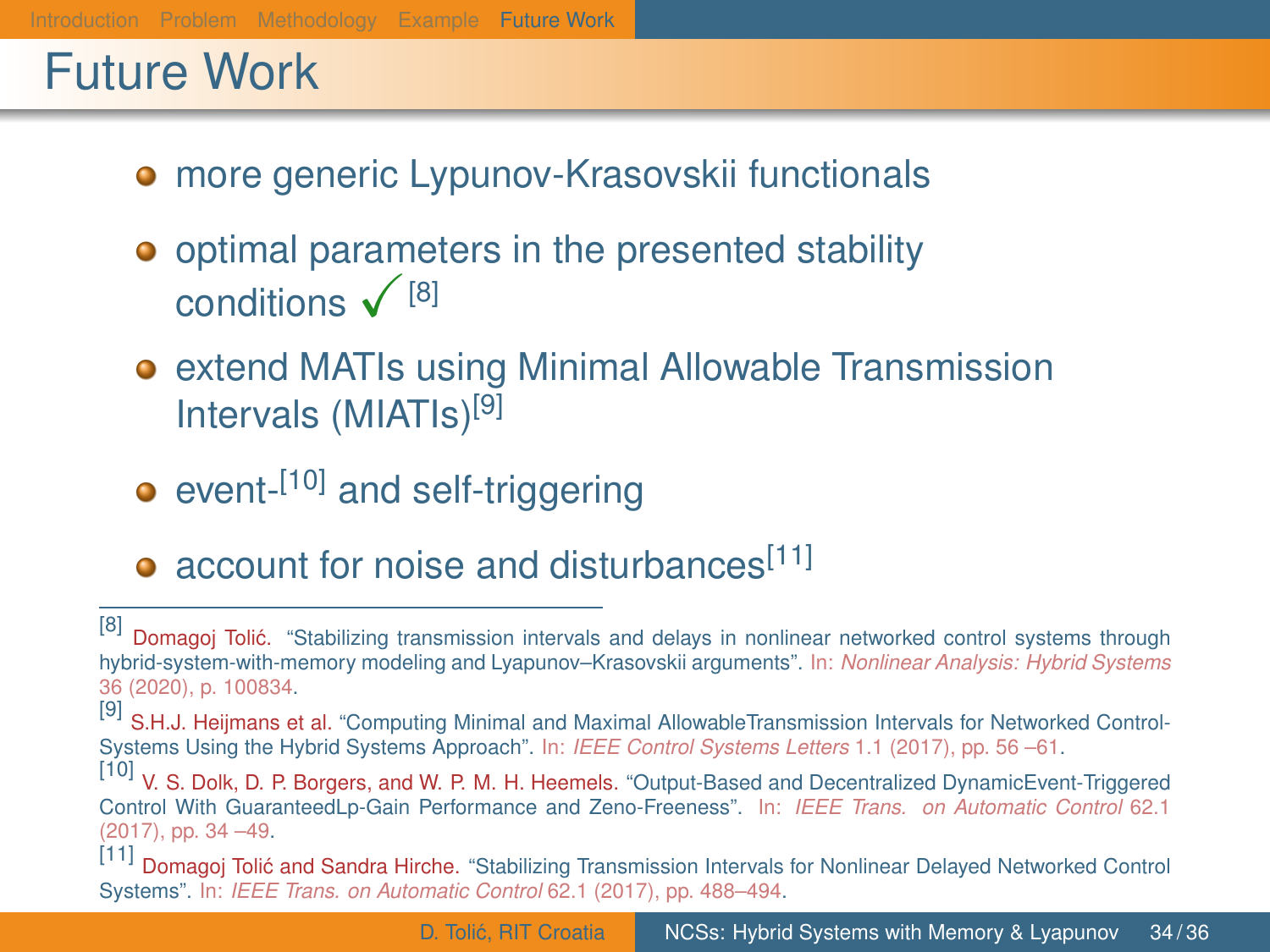#### This work has been supported by Croatian Science Foundation under the project IP-2016-06-2468 "ConDyS".



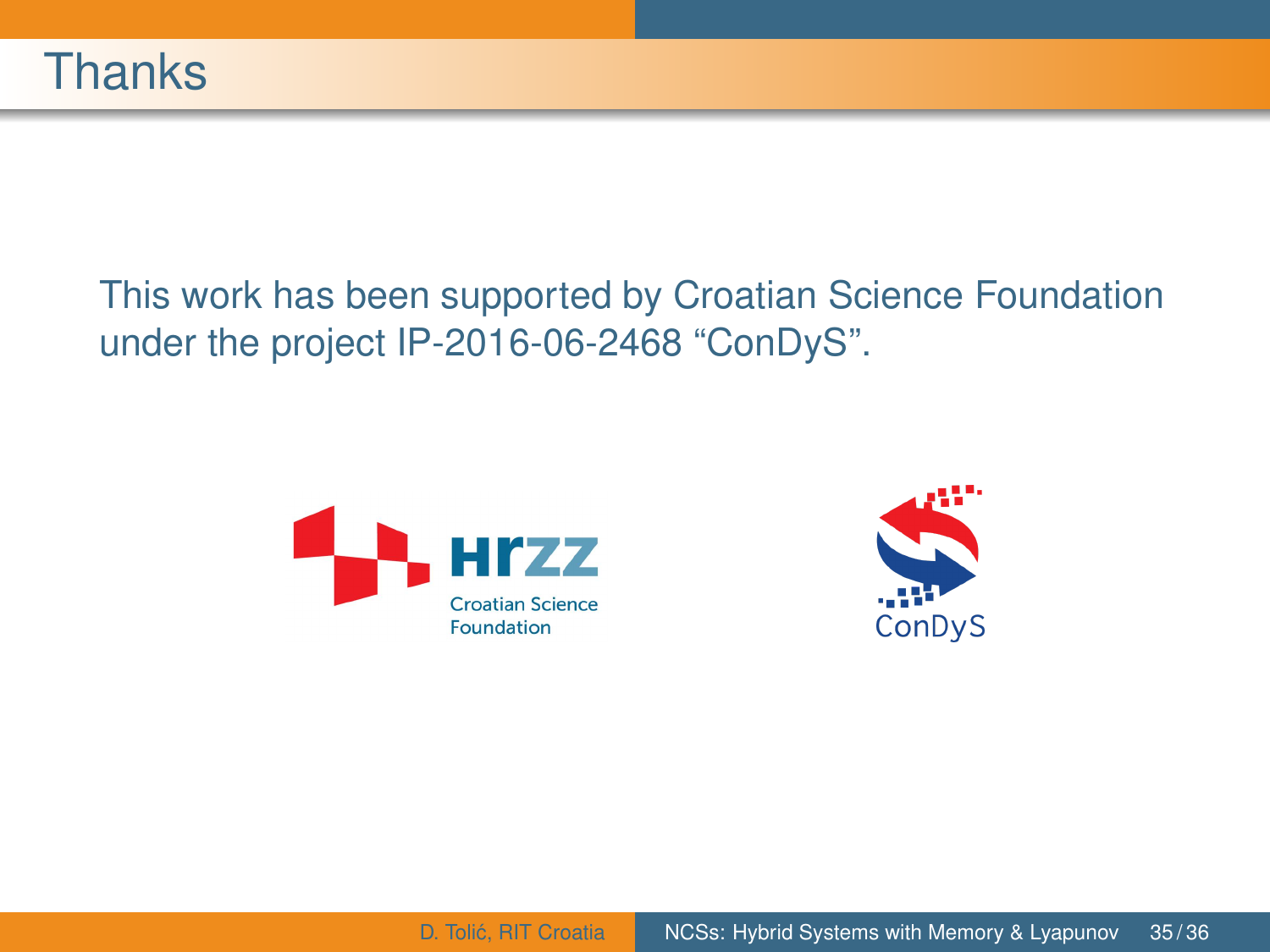# **Questions? Comments? Suggestions?**